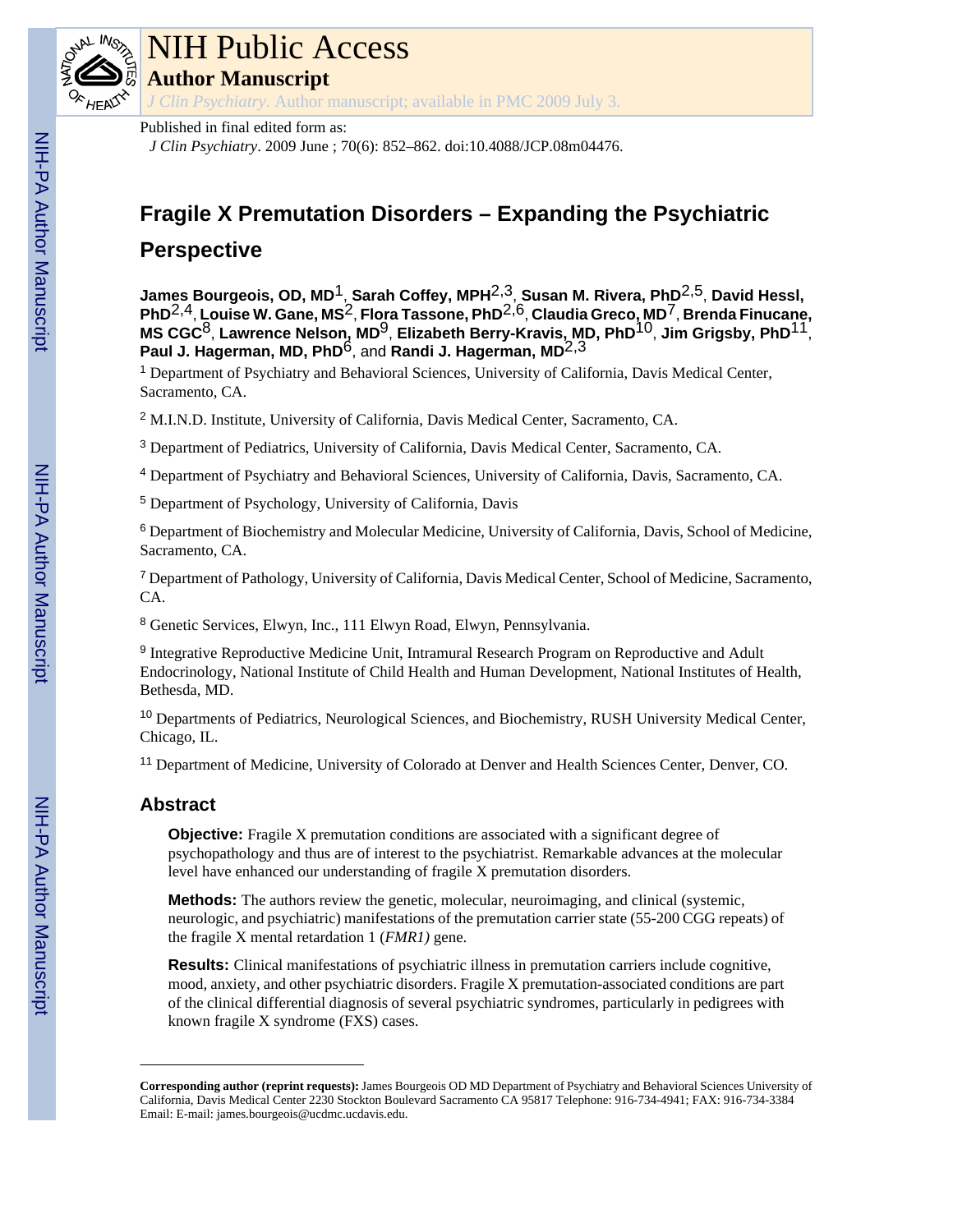**Conclusions:** Fragile X-associated psychiatric manifestations serve as a useful model for a molecular genesis of neuropsychiatric illness. Because of the multigenerational expression of fragile X-associated neuropsychiatric illness, there is a prominent role for genetic testing and genetic counseling of patients and their relatives. Genetic testing is confirmatory of the *FMR1* premutation and is an essential component of the clinical evaluation. Psychopharmacological and psychotherapeutic treatment of fragile X-associated psychiatric illnesses may improve patient function and assist in adaptation to the burden of a genetic neuropsychiatric illness.

#### **Keywords**

fragile X syndrome; fragile X-associated tremor/ataxia syndrome (FXTAS); Primary ovarian insufficiency; Psychiatric co-morbidity; Dementia

#### **Introduction**

Fragile X syndrome (FXS), the most common inherited form of intellectual disability and the most common single gene cause of autism, $<sup>1</sup>$  is a trinucleotide repeat disorder caused by an</sup> expansion of greater than 200 CGG repeats in the 5′ untranslated region of the fragile X mental retardation 1 (*FMR1*) gene on the X chromosome. The inheritance pattern of fragile X is complex and based upon a progressive generational expansion of the repeat size in transmission from mother to child. Based on the size of the CGG repeat expansion, individuals are classified as having normal alleles (5-44 CGG repeats), premutation alleles (55-200 CGG repeats), or full mutation alleles (>200 CGG repeats). Alleles that have 45-54 CGG repeats are labeled as the "gray zone" because instability in transmission to the next generation is common.<sup>2</sup>

The *FMR1* gene codes for *FMR1* protein (FMRP), which is thought to be important for dendritic transport of mRNAs, regulation of translation, and synaptic plasticity. This protein is deficient or absent in FXS, due to silencing of the *FMR1* gene. *FMR1* mRNA and FMRP levels were initially thought to be normal in the premutation range; however, it was recently demonstrated that *FMR1* mRNA levels in peripheral blood leukocytes are two- to eight-fold higher than normal, despite a normal or slightly low level of FMRP.<sup>3</sup> The excess *FMR1* mRNA in premutation carriers is hypothesized to exert a toxic gain of function effect leading to dysregulation of several proteins, including lamin A/C and several heat shock (stress response) proteins, with subsequent accumulation of these and other proteins, along with the *FMR1* mRNA, in the intranuclear inclusions found in FXTAS cases examined post-mortem.<sup>4, 5</sup> These inclusions are a pathologic hallmark of  $\text{FXTAS}$ .<sup>6, 7</sup>

Fragile X premutation-associated conditions are associated with a significant degree of psychopathology and thus represent psychiatric illnesses of defined molecular/genetic origin that are of interest to the practicing clinician. Cases of fragile X premutation-related psychiatric illness may be identified in family members through analysis of genetic pedigrees of probands with FXS (often children presenting with developmental delay or intellectual disability). Table 1 summarizes fragile X-associated terminology.

Premutation expansions are frequent in the general population, with estimates of 1 per 113-259 females and 1 per 260-800 males.  $8-12$  Recent clinical and molecular studies have changed the view that there are no clinical manifestations associated with the premutation allele condition. It is now apparent that individuals with the premutation can present with a late-onset neurodegenerative disorder, fragile X-associated tremor/ataxia syndrome (FXTAS), which affects nearly 40% of premutation males and 8% of premutation females over 50 years of age who are ascertained through families with fragile X syndrome probands.<sup>13</sup> In addition, primary ovarian insufficiency (POI) affects approximately 16-25% of females with the premutation.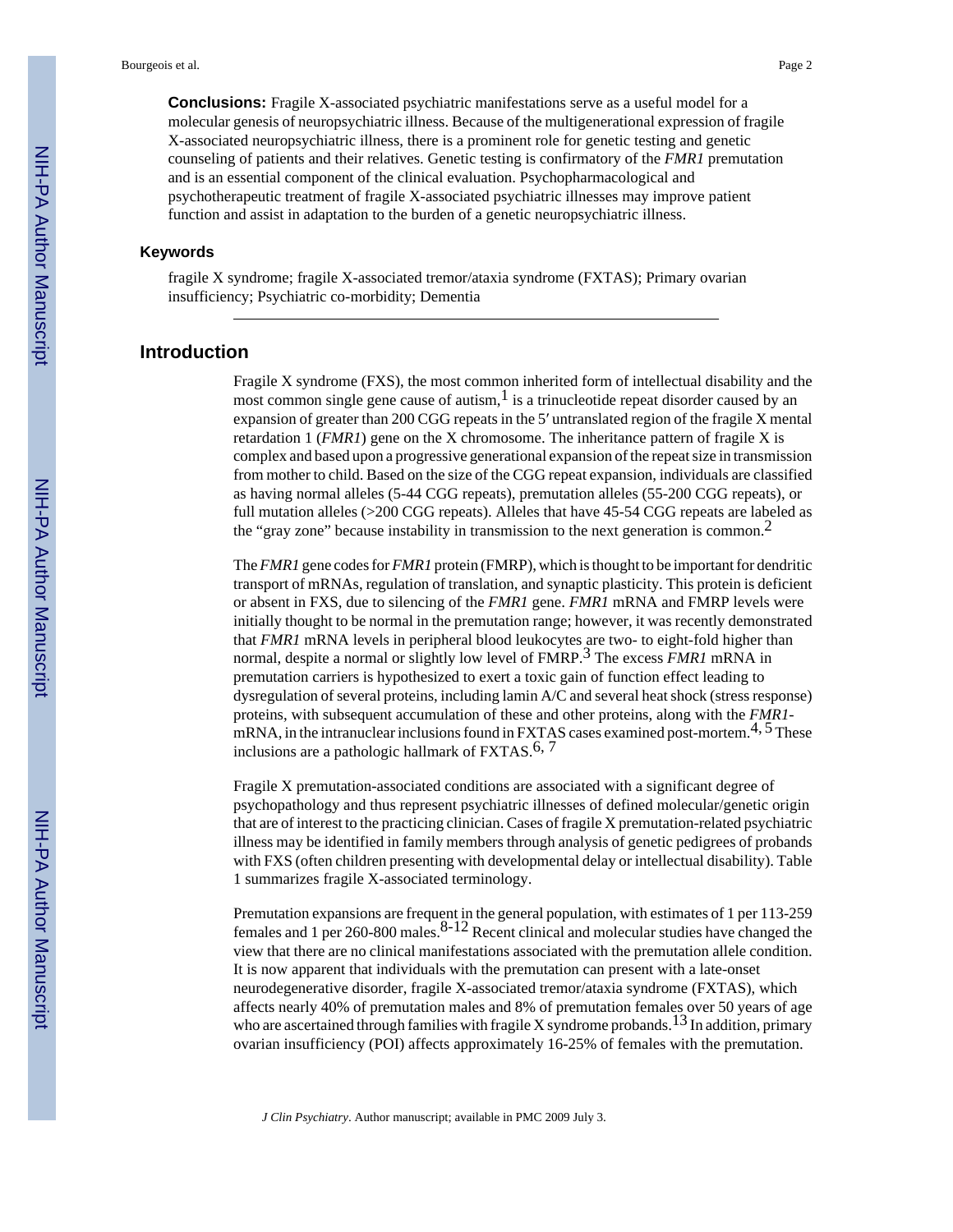$14$  Co-morbid psychiatric illness is also seen in a subgroup of premutation carriers, both males and females, children and adults, and these problems will be reviewed here.<sup>15-18</sup>

It is important to recognize disorders of premutation carriers for several reasons. Recognition of a genetic disorder in a family has important implications for multiple members within the family tree. For example, a premutation carrier male will pass the premutation to all of his daughters. His daughters, depending upon their CGG repeat size, will have up to 50% risk of having a child with fragile X syndrome (which is caused by expansion of the CGG repeat into the full mutation range). New targeted treatments are becoming available for fragile X syndrome<sup>19</sup> and emerging treatment information is available for premutation involvement as described in more detail below,20 making diagnosis imperative.

## **Brain Structure and Function in the Fragile X Premutation: A Substrate for Psychiatric Symptoms?**

Because of the previous long-standing belief that no neuropsychiatric abnormalities were associated with the *FMR1* premutation, few studies have been published on brain structure in carriers of the premutation. One such study reported that, in comparison to matched controls, males and females with the premutation had significantly smaller hippocampal volumes than controls, and that this decrease was associated with memory deficits in the premutation carriers.  $21$  Similarly, Murphy et al showed that premutation female carriers had significant decreases in whole brain volume as well as caudate and thalamic nuclei bilaterally.  $22$ 

More recently, male premutation carriers were reported to have significantly reduced grey matter density, as compared to IQ matched controls, in a number of brain regions including the cerebellum, caudate, insula, amygdalo-hippocampal complex, brainstem, and thalamus. <sup>23</sup> Additionally, within this group, increased age, increased CGG repeat size and decreases in the percentage of blood lymphocytes expressing FMRP were associated with decreased grey matter density in the amygdalo-hippocampal complex.

In a recent paper investigating amygdala function in adult male carriers of the *FMR1* premutation, fMRI was used to measure brain responses to viewing fearful faces, stimuli that reliably activate this brain region in normative studies. Compared to controls, men with the premutation showed diminished brain activation in the amygdala and several brain areas that mediate social cognition (i.e., bilateral superior temporal sulcus (STS), bilateral orbital gyrus, and bilateral insula) while viewing fearful faces, as compared to age and IQ-matched controls.  $24$  The reduced amygdala activation in the premutation group was significantly associated with self-report of psychological symptoms on the Symptom Checklist-90-Revised (SCL-90-R). In the psychophysiology laboratory, these men also displayed a lack of startle potentiation while viewing fearful faces and showed reduced skin conductance response when greeting an unfamiliar experimenter in comparison to the control group. In a subsequent study with the same participants, it was found that the men with the premutation had reduced activity of the hippocampus during a memory recall task that was also correlated with abnormal elevation of the *FMR1* mRNA and psychological symptom severity.25

#### **FXTAS**

FXTAS is a late onset (generally > 50 years) neuropsychiatric degenerative disorder, occurring predominantly in males with the premutation, although approximately 8% of females with the premutation are affected.<sup>26-31</sup> Because the premutation is relatively common in the general population, FXTAS may be one of the most common late-onset, progressive neurological diseases associated with a single gene mutation.<sup>32</sup> The major motor features of FXTAS are kinetic, intention or postural tremor, cerebellar gait and limb ataxia, and parkinsonism.<sup>33, 34</sup>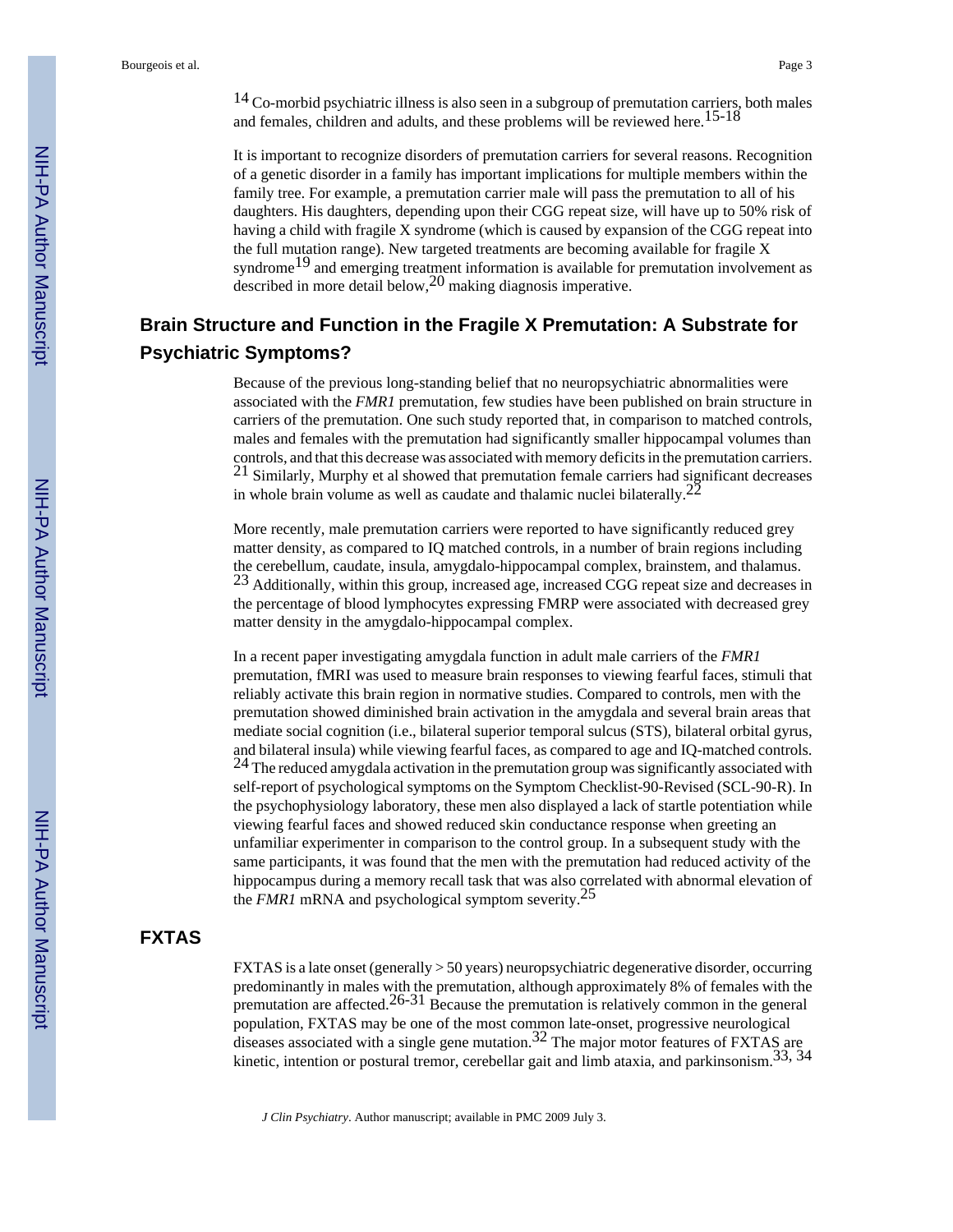Age of onset of both tremor and ataxia and degree of brain atrophy have been found to correlate with CGG repeat length.<sup>35-37</sup> The major features of FXTAS constitute the diagnostic criteria in Table 2). FXTAS clinical staging is outlined in Table 3.

Patients may have substantial autonomic dysfunction, including orthostatic hypotension, impotence, and loss of bowel and bladder control.<sup>29, 38, 39</sup> Signs of peripheral neuropathy, including decreased deep tendon reflexes and impaired vibration sense in the distal lower extremities, are present in many persons affected with FXTAS.<sup>7,35,39-42</sup> As such, patients may have received a broad range of other clinical diagnoses including cerebellar ataxia, essential tremor, olivopontocerebellar atrophy (OPCA), multi-system atrophy (MSA), Parkinson's disease, dementia, stroke and/or multiple sclerosis before the diagnosis of FXTAS is validated by clinical evaluation and genetic testing. $40$ 

A family-based, retrospective, longitudinal study<sup>29</sup> reported the progression of motor deficits related to tremor and ataxia and the length of survival after onset of first report of tremor or ataxia in 55 males with the premutation. Tremor generally occurred first, with median onset at about age 60. Median onset of ataxia was two years after the onset of the first other motor sign (usually tremor); followed sequentially by onset of falls at six years; dependence on a walking aid at 15 years; and, finally, death at 21 years. Early data on life expectancy were variable, ranging from five to 25 years after onset of motor symptoms. In the months before death, patients tended to be bedridden, dysarthric, dysphagic, without bladder or bowel control, and had severe Parkinsonism (rigidity, rest tremor and bradykinesia). Goncalves et  $al<sup>43</sup>$ reported a case of FXTAS with rapidly progressive dementia with minimal motor symptoms.

MRI findings in patients with FXTAS include cerebellar and cerebral atrophy and bilateral regions of increased T2 signal intensity of the middle cerebellar peduncles (MCPs) and subcortical regions (Figure 1).<sup>5, 33, 41</sup> The MCP hyperintensity is seen in approximately 60% of males with FXTAS and 13% of females with FXTAS.  $34$ ,  $37$  Another study using structural MRI compared male premutation carriers who were affected with FXTAS with unaffected carriers and age-matched controls.<sup>36</sup> Significant volume loss in the whole brain, cerebrum, and cerebellum, as well as increases in whole-brain white matter hyperintensity volume was found in the FXTAS group, correlating with CGG repeat number and becoming more severe with age.

The pattern of features associated with FXTAS seems to differ somewhat between female and male premutation carriers. Compared with controls, female carriers with definite or probable FXTAS had greater medical co-morbidity, with increased prevalence of thyroid disease, hypertension, seizures, peripheral neuropathy, and fibromyalgia, in addition to the typical symptoms of FXTAS, tremor and ataxia.<sup>42</sup> The non-FXTAS group of females with the premutation had more complaints of chronic muscle pain, persistent paresthesias in the extremities, and history of tremor than controls. $42$ 

#### **Pathology of FXTAS**

The distinctive neuropathological feature of FXTAS is the presence of intranuclear inclusions in neurons and astrocytes that are broadly distributed throughout the central nervous system. 4-6, 44, 45 The peripheral nervous system, including the autonomic nervous system are also known to be involved, as evidenced by the presence of similar-appearing intranuclear inclusions in ganglion cells. 4, 5, 45 Studies of inclusion formation in individuals with FXTAS have demonstrated inclusions in the anterior and posterior pituitary, in addition to the hypothalamus.39, 46 Inclusions are also present in the Leydig and smooth muscle cells of the testicles, a finding that may relate to low testosterone levels observed in a small number of males with FXTAS<sup>45</sup> and presence of impotence as a common finding in males with FXTAS. <sup>39</sup> Symptoms of impotence often occur prior to the onset of tremor and ataxia.<sup>39, 46</sup>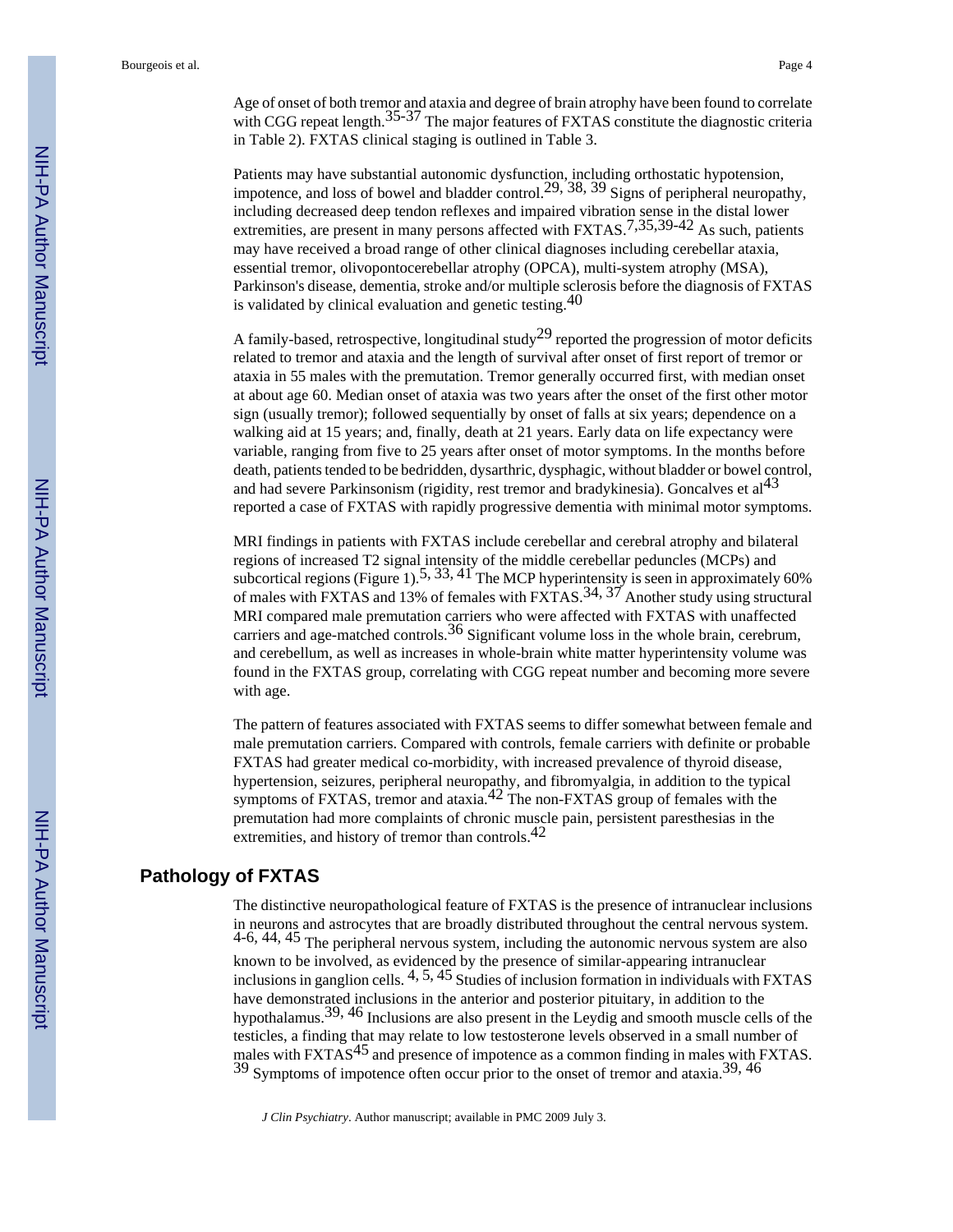## **Psychopathology in FXTAS: Cognitive Disorders and Psychiatric Comorbidity**

Until recent years there was relatively little literature on the psychiatric aspects of FXTAS. As is common in neurodegenerative conditions (especially those with a molecular basis; e.g., Huntington's disease), either concurrent or sequential clinical expression of psychiatric illnesses may occur in FXTAS. Indeed, the conceptualization for CNS-derived symptoms and signs in such illnesses is that of "neuropsychiatric" illness.

Patients may experience symptoms on several psychiatric dimensions either simultaneously or sequentially, adding further conceptual and diagnostic imprecision. In FXTAS, this dispersion of psychological symptoms that bridge DSM-IV-TR categories was illustrated by Hessl et al.<sup>16</sup> in a study of subjects with the premutation both with and without FXTAS. On the SCL-90-R, elevated scores on the somatization, obsessive compulsive, interpersonal sensitivity, psychoticism, and global severity index were found for premutation carriers of both genders, and increased scores on depression and phobic anxiety in male carriers.

The psychopathology of FXTAS is characterized in many cases by dementia, which presents as memory loss with both frontal lobe features (disinhibition, inappropriate social behavior, poor executive functioning, perseveration, irritability, mood disturbances) and subcortical features (psychomotor slowing, bradyphrenia, attention and concentration difficulties).33, 47, 48 The onset of the cognitive impairment often follows the onset of movement disorder symptoms, and is infrequently seen before age 50,  $33, 49$  With formal cognitive assessment, patients with FXTAS are found to suffer a greater decrement in performance IQ than verbal IQ, probably in part because of the movement disorder.<sup>33</sup> As patients may present with movement disorder and subsequent dementia, some cases are may be misclassified as Parkinson's disease or multiple sclerosis.40 A recent paper of 15 subjects with FXTAS revealed dementia in 7 cases; 7 were also diagnosed with mood or anxiety disorders. Twelve had cognitive impairment on formal neuropsychological testing.<sup>50</sup>

The rate of progression of cognitive impairment in FXTAS dementia awaits prospective clarification. As this is a neurodegenerative condition, it appears likely that the dementia in FXTAS is insidiously progressive. The behavioral disturbances in FXTAS dementia have been demonstrated on the Neuropsychiatric Inventory (NPI) with apathy, depression, and agitation as key features compared to age-matched controls.<sup>48</sup>

The cognitive phenotype of FXTAS is characterized by impairment of executive cognitive functioning (ECF),  $51, 52$  very similar to that observed in various subcortical or frontal dementias. These include such disorders as the frontal variant of frontotemporal dementia (FTD), many of the spinocerebellar ataxias, corticobasal degeneration, progressive supranuclear palsy, Parkinson's disease, and the cerebellar type of multiple system atrophy  $(MSA-C)$ .  $53-56$  The existence of deficits in ECF was apparent in the early reports of FXTAS,  $57$  and it since has been confirmed in a series of research studies and case reports.  $58$ ,  $59$ 

The phenotype appears to differ somewhat for males and females.<sup>26</sup> Moreover, women are less likely to be affected than men. Consequently, systematic study of the cognitive phenotype of FXTAS has been undertaken only among males, among whom it has been found that individuals with FXTAS typically performed worse than control subjects on measures of general intelligence (Wechsler Verbal and Performance IQ scores), with especially deficient performance on the nonverbal subtests of the Wechsler Adult Intelligence Scale-Third Edition (WAIS-III).  $51,60$  Certain areas of functioning appear to be relatively unaffected. These include language, visuospatial perception, and verbal reasoning—all abilities that are, in contrast, affected relatively early in the course of Alzheimer's disease.<sup>61</sup> The overall cognitive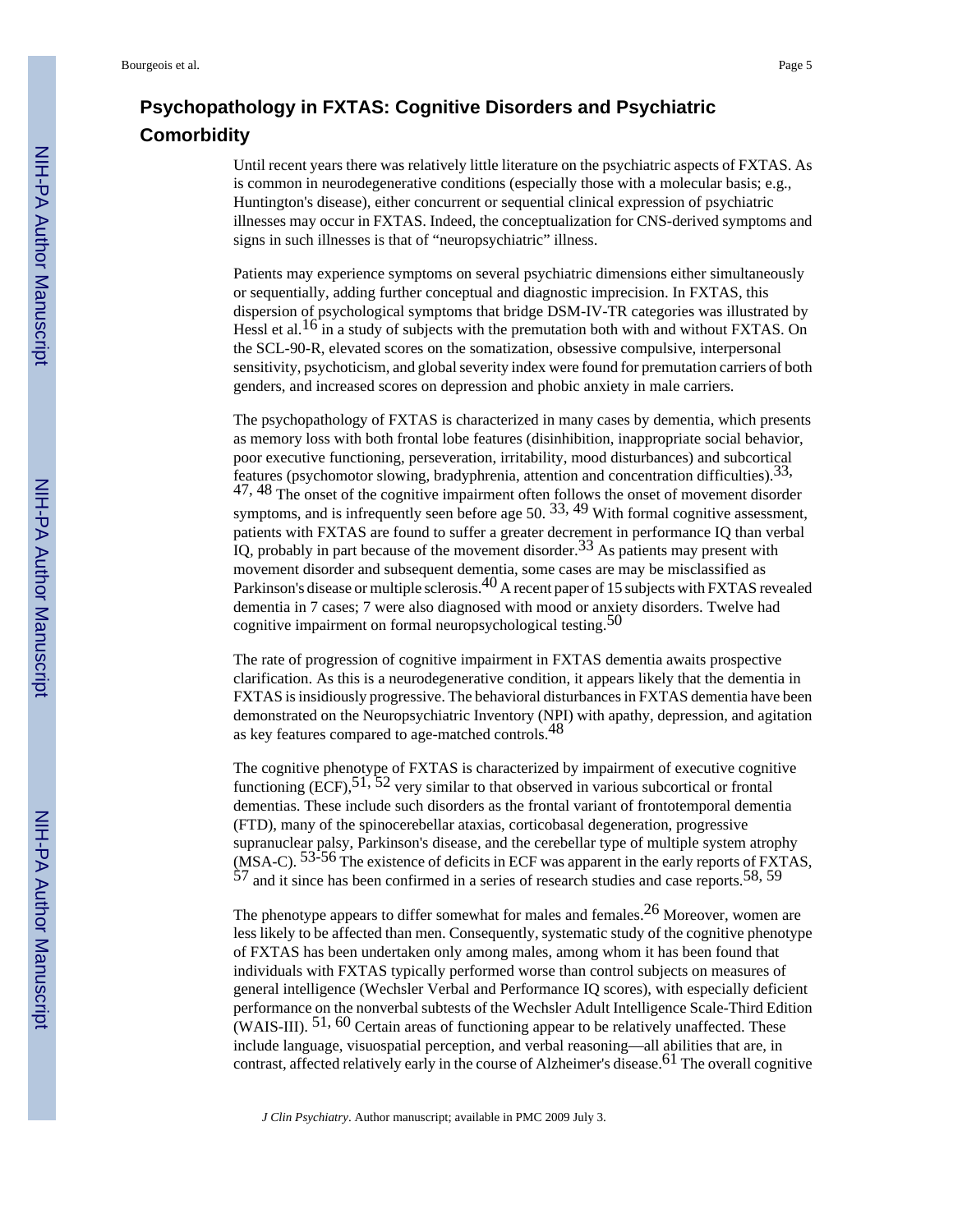status of men with FXTAS, measured by the Folstein MiniMental State Examination,  $62$  differs significantly from that of control subjects.

Most noteworthy is a striking impairment of executive functions, including working memory, 51, 60 especially on a measure of the capacity for behavioral self-regulation (the Behavioral Dyscontrol Scale<sup>63</sup>) and the Controlled Oral Word Association Test (COWAT) (a measure of verbal fluency.) Deficits have been noted as well in declarative (semantic) learning and memory, information processing speed, and temporal sequencing as well as some measures of verbal comprehension and visuospatial functioning.<sup>52</sup> When test scores on most WAIS subtests and measures of memory are adjusted for age, education, and ECF performance, the majority of group differences disappear.<sup>52</sup> This suggests that many of the observed problems are mediated by the executive abilities, and are not primarily deficits of such capacities as memory or visuospatial functioning, at least in the early and intermediate stages of the disorder. Careful study of one case over time, until a few months prior to his death, suggests that eventually such cognitive disorders as ideomotor apraxia may be observed.<sup>60</sup> Moreover, given the high burden of inclusion bodies in the hippocampus,  $\frac{5}{3}$  and the hippocampal atrophy observed among persons with  $\frac{256}{11}$  it is likely that the memory disorder shifts over time from being dysexecutive in nature to one in which consolidation of memory *per se* becomes problematic.

At this time, little is known regarding the timing of onset of cognitive difficulties in FXTAS, although research on unaffected carriers of the premutation<sup>23, 51, 64</sup> suggests that they may have a neurodevelopmental deficit affecting executive cognitive functioning that may predate the appearance of cognitive symptoms in FXTAS. It also is unclear whether all persons with FXTAS will eventually develop this cognitive phenotype, and if so, how severe it will be. Longitudinal research currently underway will provide insight into the progressive nature of the disorder.

#### **Psychopathology in Premutation Carriers without FXTAS**

Initial studies of psychiatric status in premutation carriers focused on women because they were more available in the clinical evaluation of their children with FXS. Females may be more buffered from RNA toxicity, depending on activation ratio, since they have a normal X chromosome in addition to the premutation X chromosome.16 Initial reports did not find significant psychopathology in female carriers compared to controls.<sup>65</sup> However, several later reports demonstrated that a subgroup of women with the premutation had symptoms of depression and/or anxiety. Although the stress of raising a child with FXS could certainly add to the risk for psychopathology, many female carriers report the presence of anxiety and low level depression prior to giving birth to children who have FXS. Studies in knock-in mice expressing a premutation range allele have demonstrated an enhanced release of cortisone, the stress hormone equivalent to cortisol in humans.<sup>66</sup> Therefore, individuals with the premutation may have an increased stress response.

Franke et al.<sup>17</sup> reported a lifetime diagnosis of unipolar affective disorder of 21.3%, major depression of 19.7%, and bipolar affective disorder of 11.5% in premutation carrier mothers of children with FXS and an overall rate of affective disorders diagnosis of 55.7% in this group. Thompson et al.<sup>67</sup> studied 14 women with the premutation (and 5 with the full mutation) and found 78% of these patients (in the combined group) to have had a lifetime history of major depression; 33% of the subjects had had recurrent depression. Johnston et al.<sup>68</sup> found higher scores on the depression and interpersonal sensitivity subscales of the SCL-90-R in premutation carriers with greater than 100 CGG repeats. A more recent study examining the association between *FMR1* CGG repeat size, FMRP, and mRNA in men and women with the premutation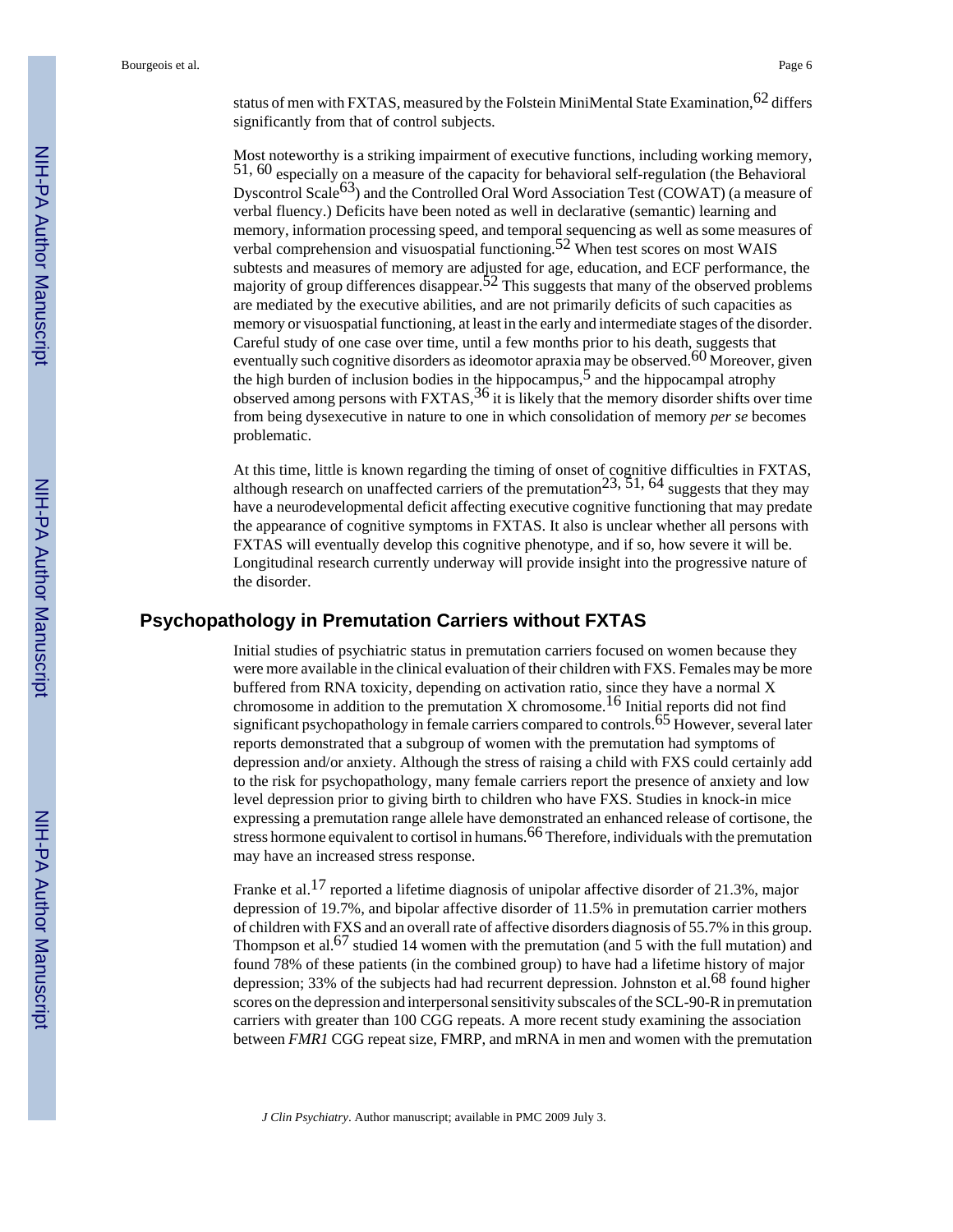documented that the abnormal elevation of mRNA was correlated with severity of psychological symptoms in male premutation carriers without FXTAS.<sup>16</sup>

A recently published study by Roberts et al.<sup>69</sup> studied 93 premutation females compared to 2,159 female controls from the National Comorbidity Survey Replication (NCS-R) data set. The methodology included the Structured Clinical Interview for the DSM-IV (SCID-I) to assess for lifetime and current history of mood and anxiety disorders. This study found a significantly elevated risk of lifetime major depressive disorder (43.0% vs. 31.9%), lifetime panic disorder without agoraphobia (8.6% vs. 2.3%), and current agoraphobia without panic disorder (3.2% vs. 0.7%) in the premutation population compared to controls. Strikingly, the risk of mood disorder in premutation subjects was associated with decreased CGG repeat length (a counterintuitive finding) and was not associated with variables pertinent to number of children with FXS or child behavioral problems. Anxiety disorders in the premutation group were correlated with number of children with FXS and problematic child behaviors.

Anxiety, social avoidance, interpersonal sensitivity, shyness, and avoidance of eye contact have been described in premutation carriers, although prevalence rates and psychiatric diagnostic specificity (e.g., Axis I social phobia and/or Axis II avoidant personality disorder) are as of yet unclear.  $15, 49, 70$  Franke et al. 17 reported a lifetime rate of diagnosis of an anxiety disorder on 41.0% in premutation carrier mothers of children with FXS; among these patients, the lifetime risk of social phobia was 18.0% and the lifetime risk of panic disorder was 11.5%. This higher rate of social phobia was also seen in female siblings of the women, who also carried the premutaion allele but did not have children with FXS. In retrospective examination, many patients with FXTAS have been shown to have chronic anxiety and obsessionality since early adulthood, although these were not always formally diagnosed as anxiety disorders.<sup>15</sup> Franke et al.<sup>17</sup> reported a higher rate of social phobia in premutation carriers who were the mothers of full mutation children; this higher rate of social phobia was also seen in siblings of the women, who also carried the premutation allele, but who did not have children with FXS.

The rate of clearly distinct psychotic disorder in premutation carriers appears to be low.<sup>17</sup> Individual cases reported in the literature include an 18-year old female with hallucinations, delusions, cognitive disorganization, and mania, followed by social and intellectual dysfunction. She was diagnosed as schizoaffective disorder.<sup>71</sup> Khin et al.<sup>72</sup> described a case of an adult male with *FMR1* methyation mosaicism who developed paranoid delusions, vague thought content, and inappropriate laughter and was diagnosed with paranoid schizophrenia and schizoid personality disorder.

Premutation carriers have been reported to have increased prevalence of learning disabilities, ADHD, intellectual disability, and autism.<sup>18, 73</sup> Schizotypal personality features (not necessarily a full personality disorder) have also been reported in premutation carriers.<sup>74</sup> The Franke et al. study<sup>17</sup> found a higher rate of avoidant personality disorder (8.2%) and schizotypal personality disorder (4.9%) in premutation carriers, a finding which, along with their other finding of more social phobia in premutation carriers, is consistent with higher rates of social avoidance in these patients.<sup>68</sup> This is substantiated by Thompson et al.<sup>67</sup>, who found schizotypal features in 17% of a fragile X group which consisted of both premutation and full mutation. Dorn et al.<sup>75</sup> found high rates of adult ADHD, alcohol abuse/dependence, and OCDrelated behaviors in premutation carrier males.

There have been several case reports of children with the premutation and psychopathology including autism spectrum disorders (ASD) or ADHD, sometimes related to lowered FMRP.  $76$  Although lowered FMRP levels are typically seen in those with a full mutation, the protein levels may fall in premutation carriers, particularly those in the upper range of the premutation, therefore causing fragile X syndrome features in some individuals with a large premutation.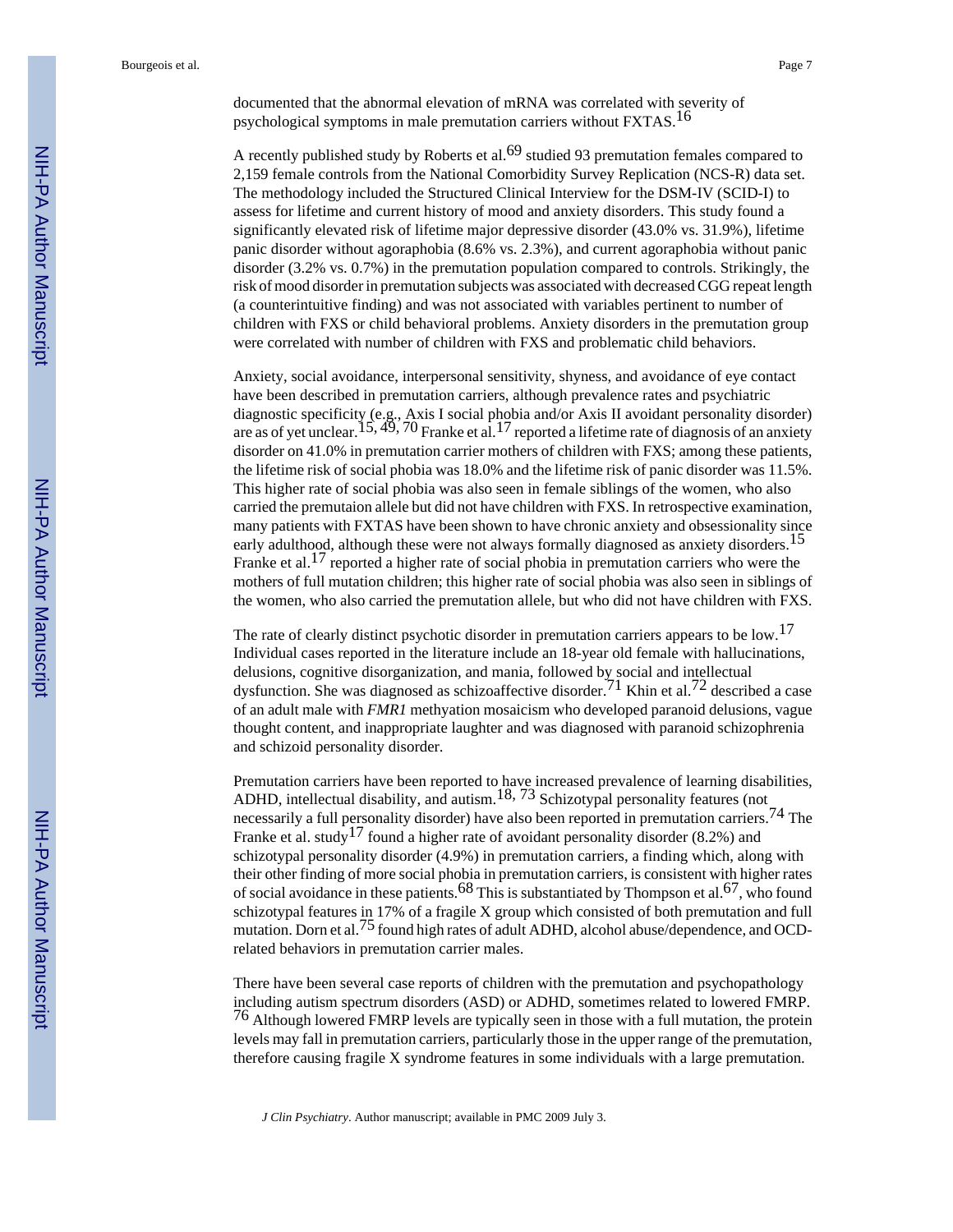<sup>3</sup> Whether autism in premutation carriers is related to the RNA toxic effect of elevated mRNA or also to lowered FMRP is not known. In Australia, ASD has been reported in 1 of 7 males with a premutation (14%) and in 2 of 43 (5%) females with a premutation. In a family study of carrier brothers there was a significant group difference in ASD and ADHD between premutation carrier males presenting clinically (proband;  $n = 14$ ), non-proband carrier males  $(n = 13)$  identified through cascade testing of the family (siblings of the proband), and control siblings without the premutation (n = 16).<sup>18</sup> The rate of ASD as confirmed by the ADOS was found to be significantly higher (79%) in probands compared to control siblings without the premutation (0%). It is important to note that the number of autistic symptoms reported on the Social Communication Questionnaire (SCQ) in the non-proband premutation carriers was also statistically higher compared to control siblings without the premutation. This study demonstrated a significant group difference between the probands (93%) and the controls (13%) with ADHD diagnoses. The ASD symptoms and ADHD problems in young male carriers are reminiscent of the social deficits reported in adult male carriers without FXTAS by Cornish et al.,  $^{77}$  and previously demonstrated in a retrospective study by Dorn et al.<sup>75</sup> Therefore, significant psychopathology may be relatively common in male carriers and may be developmentally based and present well before onset of FXTAS neurological symptoms. Currently available studies, however, involve small numbers of subjects, and are subject to ascertainment bias, and definition of the true frequency of these executive and social deficits in premutation carriers will await large population-based epidemiological studies.

#### **Genetic Testing**

Laboratory testing for fragile X mutations is usually straightforward and highly reliable in both clinically affected patients and asymptomatic carriers. Testing involves a single blood sample on which direct DNA analysis of the *FMR1* gene is performed to determine both the number of CGG repeats and the methylation status of the gene using both Southern blot and PCR testing. Fragile X mutation testing is widely available and covered by most major insurance companies in the U.S., including Medicare and state Medicaid plans. The cost of the genetic test is generally between \$200 and \$400 per test. Results typically distinguish among normal, premutation, and full mutation allele sizes, although it is sometimes difficult to interpret the significance of "gray zone" alleles that overlap the junction between the normal and premutation ranges (approximately 45 –54 CGG repeats). Such "gray zone" results should be interpreted in the context of the family and clinical history and in genetic counseling.<sup>78</sup>

#### **Psychiatric Clinical Indications for Genetic Testing**

The increasing appreciation of the varied, if somewhat phenomenologically nonspecific, psychiatric manifestations of fragile X premutation-associated conditions leads to consideration of which psychiatric patients should receive fragile X genetic testing. For a "maximally inclusive" approach, the psychiatrist may consider genetic analysis in cases of anxiety disorders, mood disorders, patients with tremor, ataxia, apparent Parkinson's disease, and/or dementia. It is likely that testing "all" anxiety or mood disorder patients for a fragile X premutation may yield relatively few cases *a priori* (although a large scale assessment of anxiety and mood disorder patients in this fashion would address the question of the frequency of the premutation in anxiety and mood disorder populations).

In cases of mood and anxiety disorders, testing of probands for fragile X may be more targeted in some specific circumstances. Adult patients with mood or anxiety disorders who are biological parents of developmentally delayed, autistic or intellectually disabled children should be tested. The phenotype of  $FXS$  in children may be variable, thus testing for fragile  $X$ in all such children is clearly indicated. The occasional case of an adult patient with these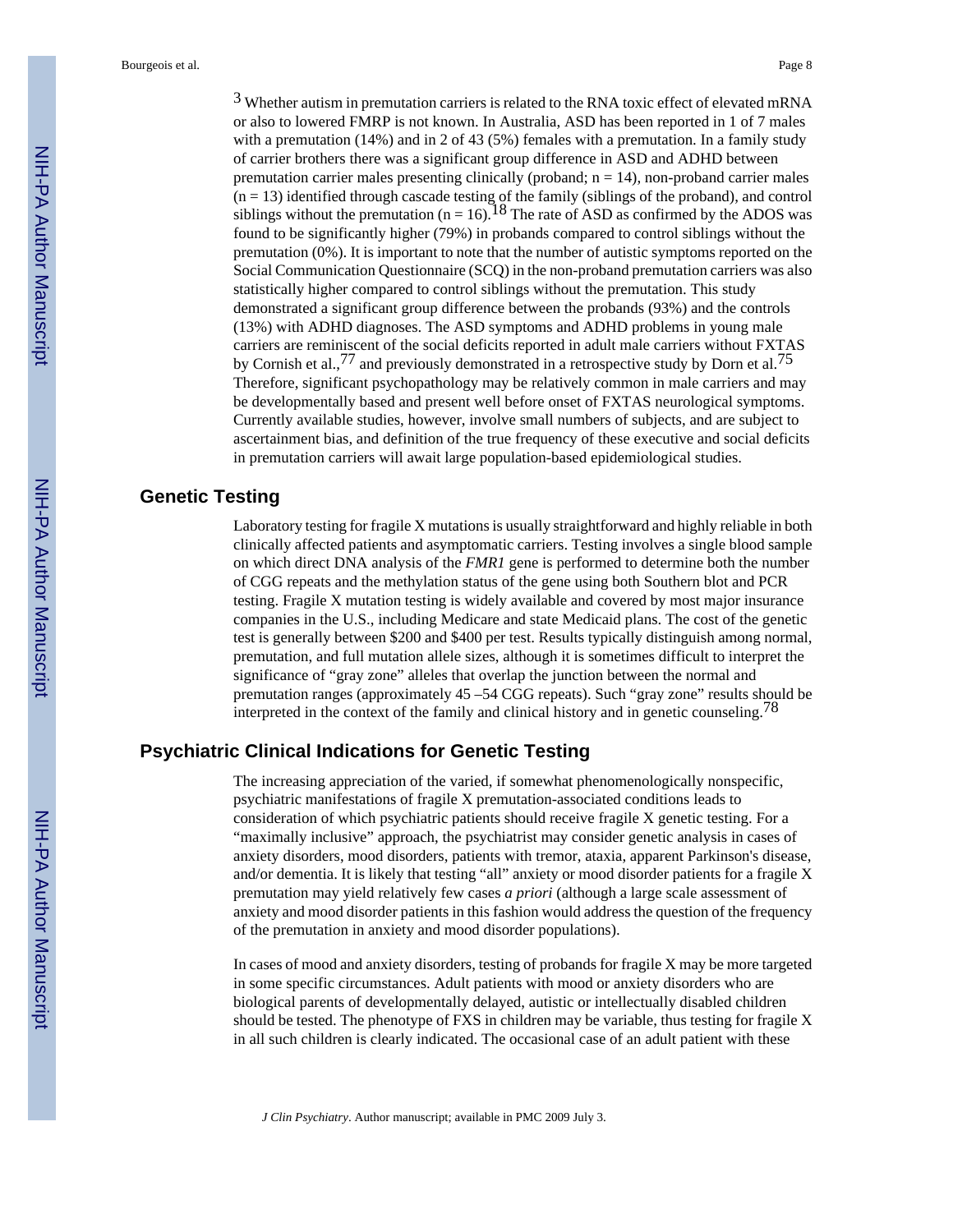conditions not already attributed to another known genetic or environmental cause may benefit from testing as well.

Adult patients with mood or anxiety disorders who also have family history of dementia (especially of dementia with a movement disorder) may also benefit from testing; in such cases, the adult patient may not have had children with FXS but can be phenomenologically identified by the dementia with a movement disorder in a parent.

Adult women who present with a history of anxiety and/or mood disorders and a history of premature ovarian insufficiency may benefit from testing. Some of these women may have been childless until their late 30s and in pursuing reproductive options are diagnosed with primary ovarian insufficiency. The loss of reproductive capacity may need to be processed and mourned, but the clinical context is a good place for fragile X testing of the patient offers the opportunity to rule out the premutation as the cause of the infertility problems.

In cases with a primary presentation of cognitive impairment, the clinician is advised to actively include the possibility of FXTAS dementia when evaluating patients for cognitive impairment. This is especially true if the patient (especially a male patient) presents with dementia in the setting of a movement disorder, although in some cases, FXTAS may present with cognitive impairment in advance of a movement disorder. The differential diagnosis of "dementia with a movement disorder" typically includes other neurodegenerative illnesses such as Parkinson's disease, Huntington's disease, the spinocerebellar ataxias, and multiple sclerosis. Cases of dementia with a movement disorder with a family history of fragile X-associated symptoms and diagnoses including intellectual disability or autism would specifically benefit from genetic testing, as the true incidence of FXTAS dementia among patients with dementia and a movement disorder, although currently unknown, may be relatively common, based on the rate of the fragile X premutation in population samples.<sup>79</sup>

The use of MRI in dementia evaluations may identify the middle cerebellar peduncle T2 hyperintensity characteristic of FXTAS.<sup>80</sup> Due to the apparent relative specificity of the cerebellar hyperintensity for FXTAS, based on the current literature, it appears reasonable to obtain fragile X testing on cases with this radiological sign, especially when cognitive impairment is clinically evident.

#### **Genetic Counseling**

Once the diagnosis of a fragile X-associated disorder is made, the clinician must not only consider the patient's clinical course, but also the implications of the diagnosis for the extended family. Fragile X inheritance is complex and there are few absolutes, apart from the fact that X-linked inheritance precludes male-to-male transmission of fragile X mutations. None of the sons of a man with FXTAS, for example, will inherit his premutation, while all of his daughters will be carriers of the premutation. Females with the premutation or full mutation are at an increased risk to have sons and/or daughters affected by FXS. As such, it is not unusual to identify families with multiple relatives across several generations who are affected by a wide range of fragile X-associated effects, from intellectual disability and psychiatric illness to infertility and ataxia.78

Genetic counseling for fragile X-associated disorders is challenging because of the complex multigenerational inheritance, variable phenotype, as well as the emotional impact of the diagnoses on families. Newly diagnosed patients should be provided with information about high quality fragile X resources, such as the National Fragile X Foundation ([www.nfxf.org](http://www.nfxf.org) or [www.fragilex.org](http://www.fragilex.org)) which has parent support groups available in most states, and the FRAXA Research Foundation ([www.fraxa.org](http://www.fraxa.org)). They should also be encouraged to share information about the diagnosis with their extended family members. Using the family pedigree, special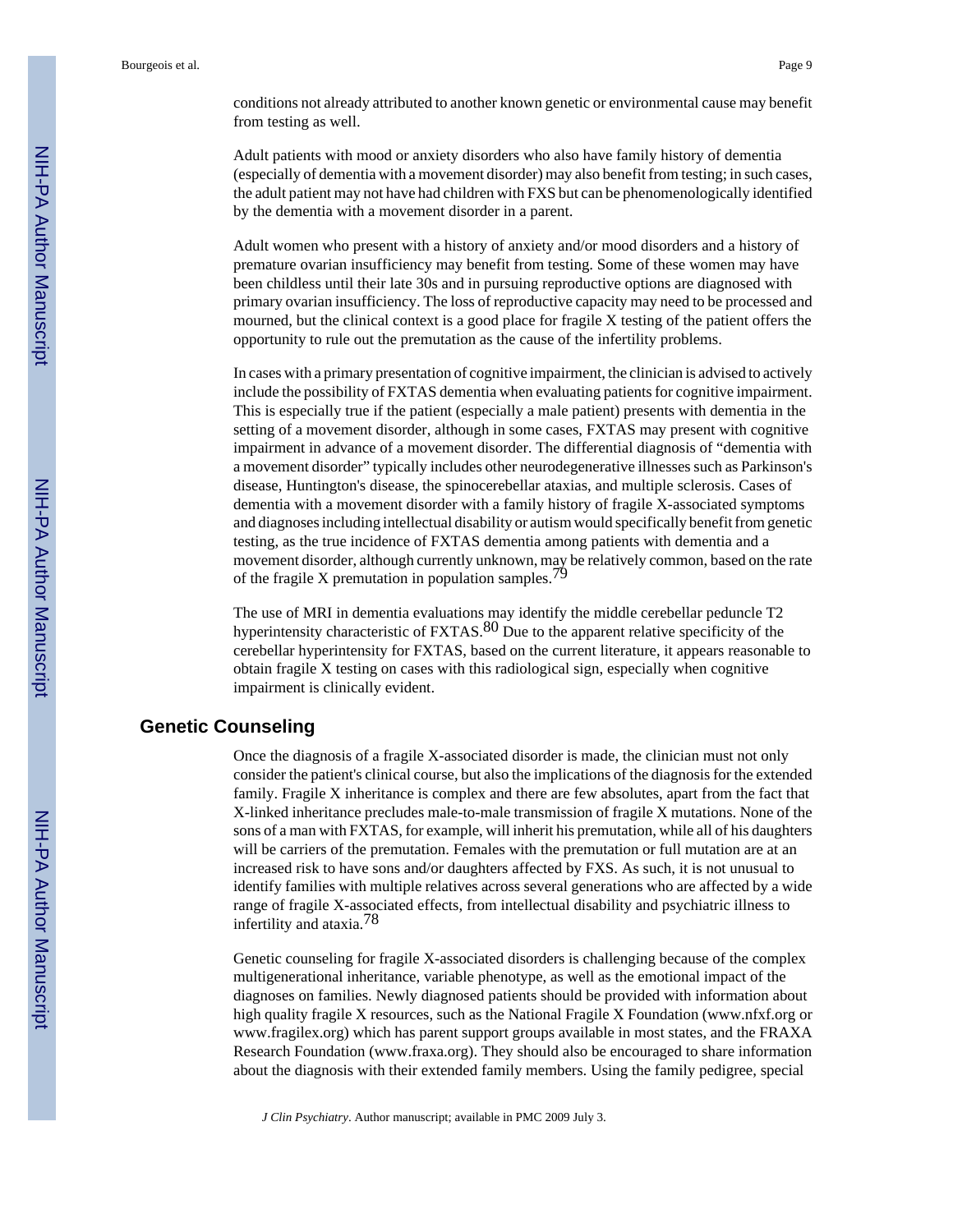attention should be given to identifying relatives who are pregnant or contemplating pregnancy as timely information about the presence of a familial fragile X mutation maximizes reproductive options, including carrier testing and prenatal diagnosis. Anger, denial, anxiety, guilt, blame, lowered self-esteem, and depression are common reactions among diagnosed carriers of any genetic disorder. Further complicating the situation in fragile X is the presence of high incidence of psychiatric disorders among individuals with premutations and full mutations. Referral to a genetic counselor or geneticist is recommended, as these professionals can provide support with an emphasis on anticipatory guidance for families throughout the life cycle — from newborn screening, pediatric evaluations, reproductive counseling, to evaluations of individuals for FXTAS and FXPOI.

#### **Clinical Management, Psychotherapy, and Psychopharmacology**

Premutation carriers, even those without FXTAS or fragile X-associated POI, are likely at greater risk for psychiatric illness based on emerging understanding of these conditions and the limited literature to date. Caution is advised against attributing psychiatric symptoms in carriers of the premutation as nonspecific consequences of the stress of raising a child with FXS. Empirical study has shown that psychiatric symptoms in carriers also may be a neuropsychiatric consequence of the premutation condition itself. Because of the risk of eventual FXTAS in some carriers of the premutation, baseline cognitive status should be assessed with a standardized cognitive instrument (e.g., the MMSE) and consideration should be given to formal neuropsychological testing of these patients if cognitive function is of concern.

Women with the premutation experiencing fragile X-associated POI might need to mourn the premature loss of reproductive capacity. If these women have given birth to children diagnosed with FXS, they may benefit from psychotherapy approaches to deal with the sense of guilt and responsibility associated with having been the carrier of a genetic disorder. While not formally studied, women with fragile X-associated POI may be at risk for menopause-associated onset and/or exacerbation of psychiatric symptoms.

Newly identified carriers who are identified as part of a pedigree analysis generated following the clinical assessment of a FXS affected child may experience guilt at being the "source" of the genetically mediated illness that afflicts their family member. Relatively common scenarios where this may happen include the mother of a newly diagnosed child with FXS (herself a carrier), where obvious concern for the child and the burdens of raising an impaired child are compounded by guilt at having transmitted the genetic disorder. Similarly, a newly diagnosed elder who is the grandparent of a child with FXS in such a pedigree may have a significant psychological burden. Beyond generational guilt at having introduced fragile X to descendants, the older patient may simultaneously need to confront his or her own illness characterized by cognitive decline and progressing motor impairment. Supportive psychotherapy models focusing on gentle confrontation of distortions and a supportive and/or cognitive—behavioral approach may be of benefit. Couples and family psychotherapy models may also be considered due the "family" nature of genetic illness.

There are a number of treatments that help both tremor and balance problems in addition to Parkinsonian symptoms.<sup>20</sup> Treatment of hypertension is essential, because it can worsen white matter disease and cause further cardiovascular problems.<sup>81</sup> Identification of hypothyroidism is also essential because if left untreated it can exacerbate psychiatric symptoms, especially anxiety and depression, which are also common in carriers<sup>16, 82</sup> and may be associated with cognitive dysfunction.

The psychopharmacologic treatment of premutation-associated psychiatric conditions is not specific to these conditions and borrows from conventional psychopharmacological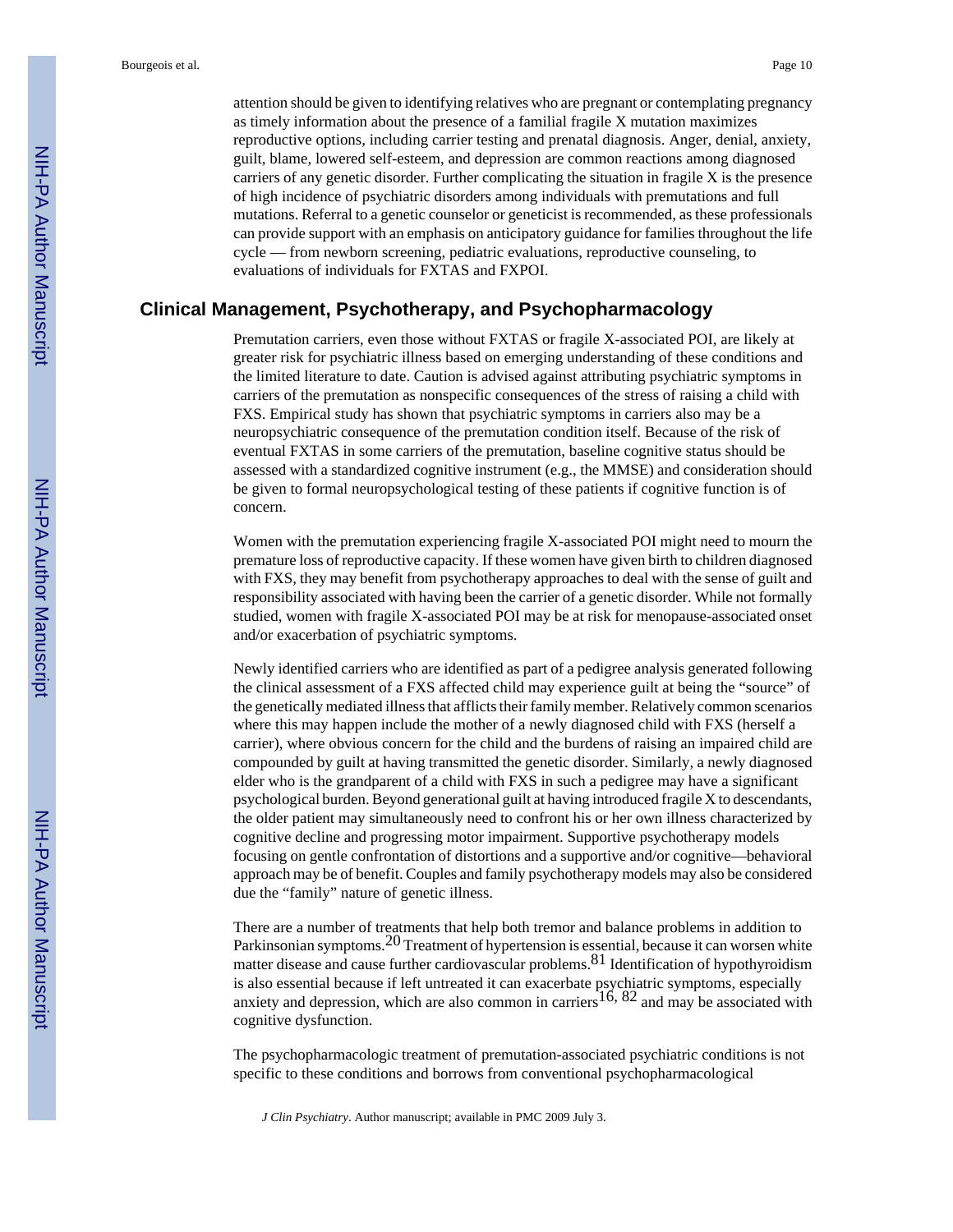interventions for various psychiatric disorders. For FXTAS-associated mood, anxiety, and psychotic disorders, conventional psychopharmacologic interventions should be considered. Antidepressants are often used for mood disorders in these patients, and when prescribing SSRIs the physician should take into account the drug-drug interactions common with paroxetine, fluoxetine, and fluvoxamine, since many of these patients will be receiving other systemic medications. The use of SNRI agents such as venlafaxine and duloxetine and the other dual action agent mirtazapine (which are largely devoid of drug-drug interaction problems) may be useful. TCAs and MAOIs should generally be avoided, as the side effects of these agents (especially the orthostatic hypotension) may be problematic in older patients with neurologic illness.

For anxiety disorders, clinicians should use antidepressants and buspirone, rather than benzodiazepines, due to the risks of tolerance with chronic use, and the well-known difficulties in using benzodiazepines in patients with risk for cognitive impairment or balance and postural problems. For psychotic disorders, atypical antipsychotics should used cautiously; because of the possibility of medication-induced movement disorders. If antipsychotics are necessary, quetiapine is a good first choice because it is associated with less risk of extrapyramidal side effects.

Empirical treatment of FXTAS dementia with off-label use of cholinesterase inhibitors and/or memantine appears warranted in selected cases, with regular close monitoring of cognitive status with a standardized cognitive assessment instrument such as the MMSE.<sup>47</sup>.<sup>49</sup> Avoidance of benzodiazepines and anticholinergic psychopharmacological agents is also indicated in dementia cases, to preserve vulnerable cognition and to minimize the risk of episodes of delirium. Further research into the newly identified molecular physiological mechanisms of involvement in FXTAS will likely lead to targeted treatments in the future.<sup>20</sup>

#### **Conclusions**

From a psychiatric perspective, fragile X premutation-associated conditions are a group of illnesses at high risk for psychiatric co-morbidity. The premutation carriers without clinical FXTAS appear to have an increased risk of mood and anxiety disorders, and males in particular may have an increased risk for disorders characterized by social avoidance (schizotypal personality disorder, avoidant personality disorder, and social phobia). Psychiatrists must be cautious not to solely attribute psychiatric distress in premutation carriers to the stress of raising an impaired child (although this may clearly be profound), but should conceptualize the psychiatric symptoms of these patients as a primary manifestation of the neuropsychiatric vulnerability represented by the carrier/premutation state. There is a role for genetic testing and counseling to establish the genetic pedigree, as well as to ascertain the number of CGG repeats, which may ultimately have prognostic significance. However, clinicians need to remain cautious and recall that a patient's psychiatric disorder could be *mistakenly* attributed to the premutation when it is in fact related to something else, like other life circumstances/ stresses or a predisposition to a psychiatric disorder that was inherited in another way. This may be the case when a psychiatrically symptomatic member of a fragile X pedigree is found to *not* have the premutation or full mutation on genetic testing.

At the present time, it is impossible to predict with certitude which premutation carriers will develop FXTAS; furthermore, within the cohort of established FXTAS cases, it is not presently possible to predict which patient are at risk for FXTAS-associated mood, anxiety, psychotic, or cognitive disorders. There is a role for genetic testing and counseling to establish the genetic pedigree as well as to ascertain the number of CGG repeats, which may ultimately have prognostic significance. As with routine dementia workups, early use of MRI is highly recommended; cases with the characteristic MCP sign appear to be most specific for FXTAS.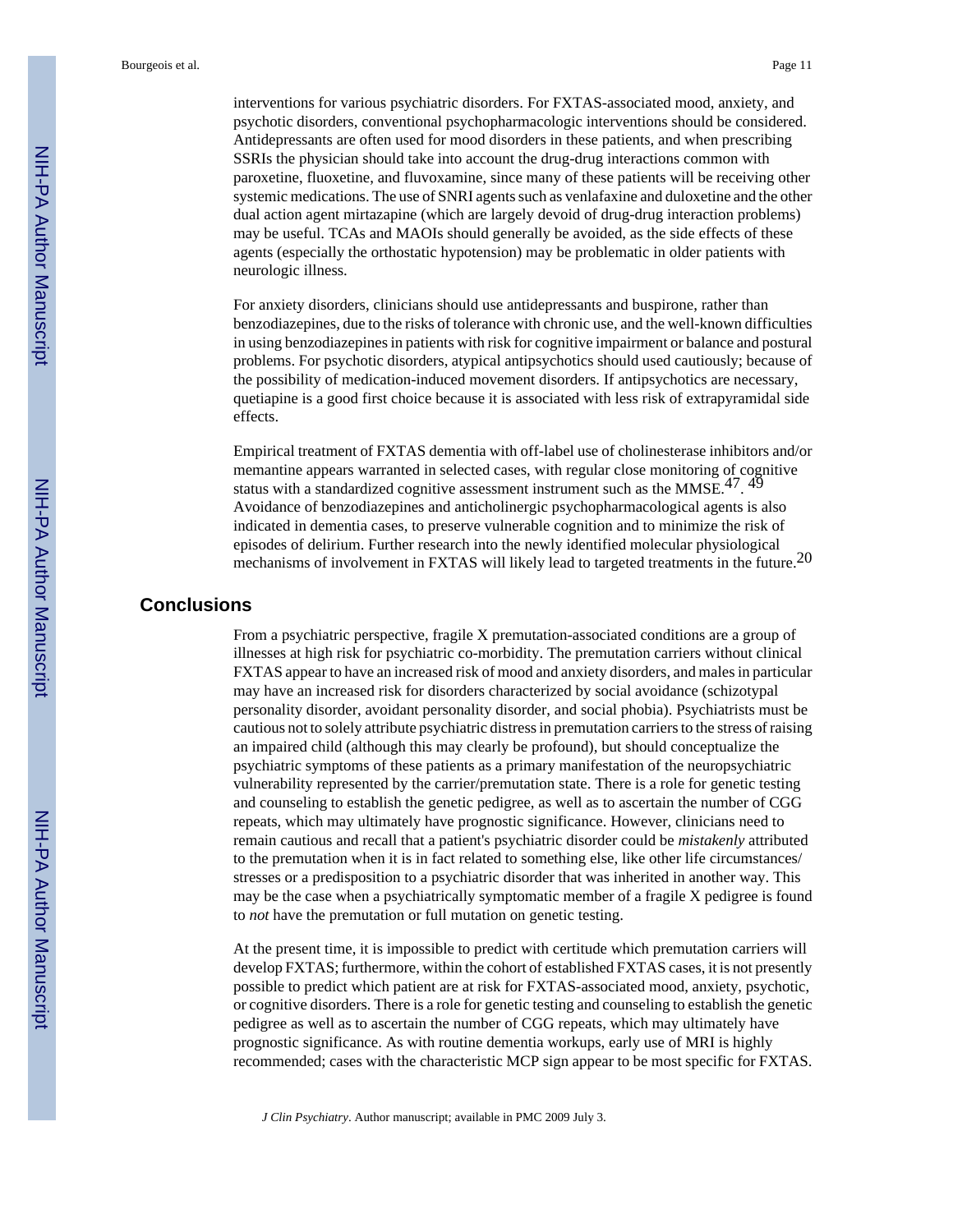At the very least, FXTAS dementia needs to be on the differential diagnosis of dementia in certain clinical contexts, such as dementia with a movement disorder, or dementia with a family history of intellectual disability/autism/other childhood developmental disorders. In concert with genetic testing of the proband, a pedigree analysis of available family members, and genetic counseling for this "multigenerational family neuropsychiatric illness" needs to be made routine.

In a broader sense, wider clinician appreciation of fragile X-associated conditions as molecularly-based psychiatric illness may serve as a useful model for conceptualization of psychiatric illness, and may eventually lead to consideration of a genetic basis for other molecular illnesses that may present primarily with psychopathology.

#### **ACKNOWLEDGEMENT**

This work was supported by the National Fragile X Foundation and the National Institute of Health (NIH) grants HD036071, HD056031, NS044299, HD02274, MH77554, MH078041, RL1 AG032115, RL1NS062412, and RL1 AG032119, Centers for Disease Control and Prevention collaborative agreement U10/CCU925123, the National Fragile X Foundation, and the M.I.N.D. Institute. This publication was also made possible by a grant (UL1 RR024992) administered by the National Center of Dental and Craniofacial Research (NCRCR), a component of the NIH, and NIH Roadmap for Medical Research. The work was also supported in part by the Intramural Research Program, NIH.

#### **REFERENCES**

- 1. Hagerman RJ, Rivera SM, Hagerman PJ. The fragile X family of disorders: A model for autism and targeted treatments. Current Pediatric Reviews 2008;4:40–52.
- 2. Nolin SL, Brown WT, Glicksman A, et al. Expansion of the fragile X CGG repeat in females with premutation or intermediate alleles. Am J Hum Genet 2003;72:454–464. [PubMed: 12529854]
- 3. Tassone F, Hagerman RJ, Taylor AK, et al. Elevated levels of *FMR1* mRNA in carrier males: a new mechanism of involvement in fragile X syndrome. Am J Hum Genet 2000;66:6–15. [PubMed: 10631132]
- 4. Greco CM, Hagerman RJ, Tassone F, et al. Neuronal intranuclear inclusions in a new cerebellar tremor/ ataxia syndrome among fragile X carriers. Brain 2002;125:1760–1771. [PubMed: 12135967]
- 5. Greco CM, Berman RF, Martin RM, et al. Neuropathology of fragile X-associated tremor/ataxia syndrome (FXTAS). Brain 2006;129(Pt 1):243–255. [PubMed: 16332642]
- 6. Iwahashi CK, Yasui DH, An HJ, et al. Protein composition of the intranuclear inclusions of FXTAS. Brain 2006;129(Pt 1):256–271. [PubMed: 16246864]
- 7. Arocena DG, Iwahashi CK, Won N, et al. Induction of inclusion formation and disruption of lamin A/ C structure by premutation CGG-repeat RNA in human cultured neural cells. Hum Mol Genet 2005;14:3661–3671. [PubMed: 16239243]
- 8. Dawson AJ, Chodirker BN, Chudley AE. Frequency of FMR1 premutations in a consecutive newborn population by PCR screening of Guthrie blood spots. Biochem Mol Med 1995;56:63–69. [PubMed: 8593539]
- 9. Dombrowski C, Levesque ML, Morel ML, et al. Premutation and intermediate-size FMR1 alleles in 10 572 males from the general population: loss of an AGG interruption is a late event in the generation of fragile X syndrome alleles. Hum Mol Genet 2002;11:371–378. [PubMed: 11854169]
- 10. Rousseau F, Rouillard P, Morel ML, et al. Prevalence of carriers of premutation-size alleles of the FMRI gene--and implications for the population genetics of the fragile X syndrome. Am J Hum Genet 1995;57:1006–1018. [PubMed: 7485149]
- 11. Toledano-Alhadef H, Basel-Vanagaite L, Magal N, et al. Fragile-X Carrier Screening and the Prevalence of Premutation and Full-Mutation Carriers in Israel. Am J Hum Genet 2001;69:351–360. [PubMed: 11443541]
- 12. Hagerman PJ. The Fragile X Prevalence Paradox. J Med Gen. April 15;2008 [epub ahead of print] (PMID: 18413371)
- 13. Jacquemont S, Hagerman RJ, Leehey MA, et al. Penetrance of the fragile X-associated tremor/ataxia syndrome in a premutation carrier population. JAMA 2004;291:460–469. [PubMed: 14747503]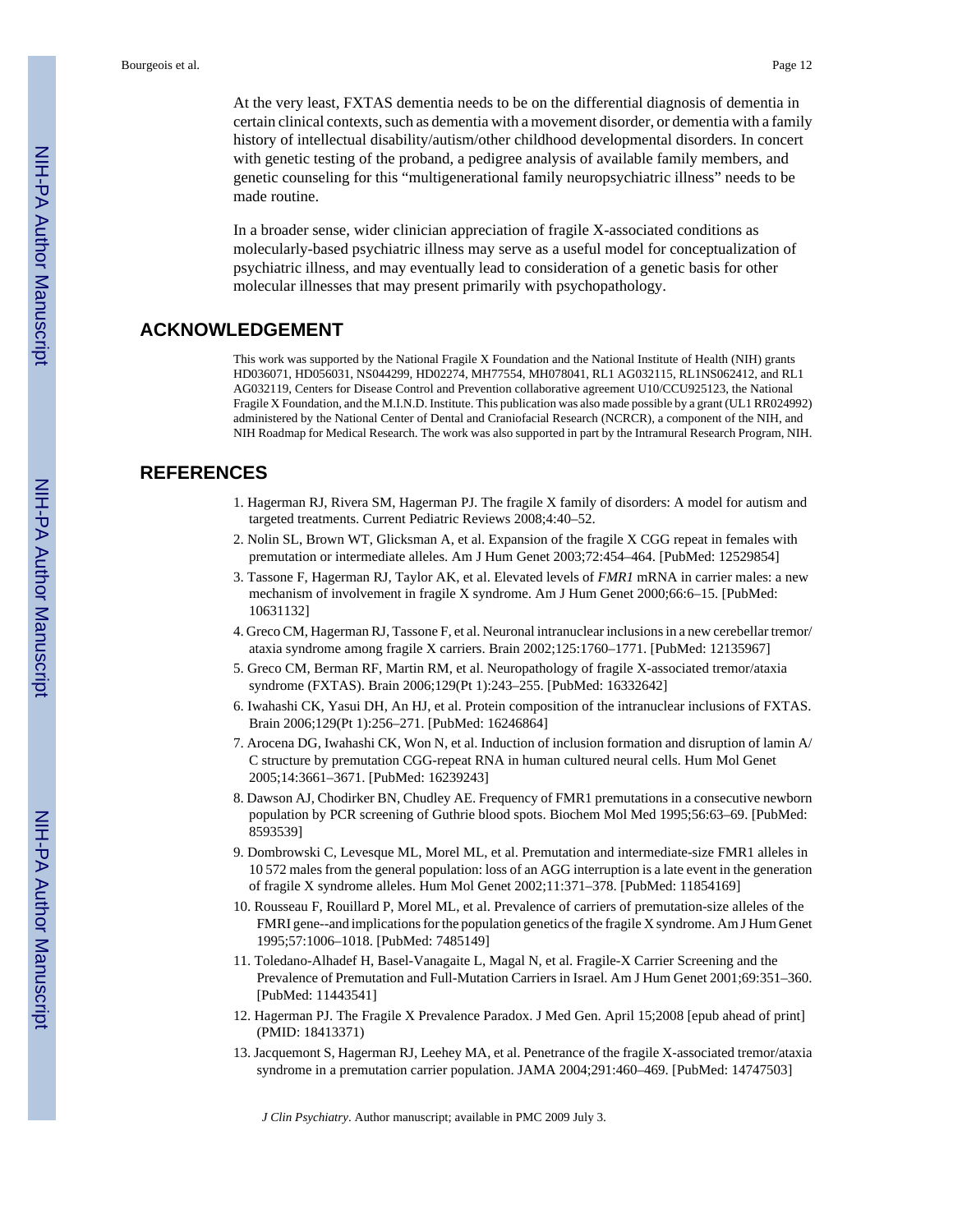- 14. Sullivan AK, Marcus M, Epstein MP, et al. Association of FMR1 repeat size with ovarian dysfunction. Hum Reprod 2005;20:402–412. [PubMed: 15608041]
- 15. Hagerman RJ. Lessons from fragile X regarding neurobiology, autism, and neurodegeneration. J Dev Behav Pediatr 2006;27:63–74. [PubMed: 16511373]
- 16. Hessl D, Tassone F, Loesch DZ, et al. Abnormal elevation of FMR1 mRNA is associated with psychological symptoms in individuals with the fragile X premutation. Am J Med Genet B Neuropsychiatr Genet 2005;139:115–121. [PubMed: 16184602]
- 17. Franke P, Leboyer M, Gansicke M, et al. Genotype-phenotype relationship in female carriers of the premutation and full mutation of FMR-1. Psychiatry Res 1998;80:113–127. [PubMed: 9754690]
- 18. Farzin F, Perry H, Hessl D, et al. Autism spectrum disorders and attention-deficit/hyperactivity disorder in boys with the fragile X premutation. J Dev Behav Pediatr 2006;27(2 Suppl):S137–144. [PubMed: 16685180]
- 19. Hagerman RJ, Berry-Kravis E, Kaufmann WE, et al. Advances in the Treatment of Fragile X Syndrome. Pediatrics. in press
- 20. Hagerman RJ, Hall DA, Coffey S, et al. Treatment of fragile X-associated tremor ataxia syndrome (FXTAS) and related neurological problems. Clin Interv Aging 2008;3:251–262. [PubMed: 18686748]
- 21. Jäkälä P, Hanninen T, Ryynanen M, et al. Fragile-X: neuropsychological test performance, CGG triplet repeat lengths, and hippocampal volumes. J Clin Invest 1997;100:331–338. [PubMed: 9218509]
- 22. Murphy DG, Mentis MJ, Pietrini P, et al. Premutation female carriers of fragile X syndrome: a pilot study on brain anatomy and metabolism. J Am Acad Child Adolesc Psychiatry 1999;38:1294–1301. [PubMed: 10517063]
- 23. Moore CJ, Daly EM, Tassone F, et al. The effect of pre-mutation of X chromosome CGG trinucleotide repeats on brain anatomy. Brain 2004;127:2672–2681. [PubMed: 15483045]
- 24. Hessl D, Rivera S, Koldewyn K, et al. Amygdala dysfunction in men with the fragile X premutation. Brain 2007;130(Pt 2):404–416. [PubMed: 17166860]
- 25. Koldewyn K, Hessl D, Adams J, et al. Reduced hippocampal activation during recall is associated with elevated FMR1 mRNA and psychiatric symptoms in men with the fragile X premutation. Brain Imaging Behav 2008;2:105–116. [PubMed: 19430586]
- 26. Hagerman RJ, Leavitt BR, Farzin F, et al. Fragile-X-associated tremor/ataxia syndrome (FXTAS) in females with the *FMR1* premutation. Am J Hum Genet 2004;74:1051–1056. [PubMed: 15065016]
- 27. Jacquemont S, Hagerman RJ, Hagerman PJ, Leehey MA. Fragile-X syndrome and fragile Xassociated tremor/ataxia syndrome: two faces of FMR1. Lancet Neurol 2007;6:45–55. [PubMed: 17166801]
- 28. Berry-Kravis E, Sumis A, Hervey C, et al. Open-label treatment trial of lithium to target the underlying defect in fragile X syndrome. J Dev Behav Pediatr. in press
- 29. Leehey MA, Berry-Kravis E, Min SJ, et al. Progression of tremor and ataxia in male carriers of the FMR1 premutation. Mov Disord 2007;22:203–206. [PubMed: 17133502]
- 30. Willemsen R, Mientjes E, Oostra BA. FXTAS: a progressive neurologic syndrome associated with Fragile X premutation. Curr Neurol Neurosci Rep 2005;5:405–410. [PubMed: 16131424]
- 31. Hagerman PJ, Hagerman RJ. Fragile X-associated tremor/ataxia syndrome-an older face of the fragile X gene. Nat Clin Pract Neurol 2007;3:107–112. [PubMed: 17279084]
- 32. Jacquemont S, Leehey MA, Hagerman RJ, et al. Size bias of fragile X premutation alleles in lateonset movement disorders. J Med Genet 2006;43:804–809. [PubMed: 16723388]
- 33. Jacquemont S, Hagerman RJ, Leehey M, et al. Fragile X premutation tremor/ataxia syndrome: molecular, clinical, and neuroimaging correlates. Am J Hum Genet 2003;72:869–878. [PubMed: 12638084]
- 34. Jacquemont S, Farzin F, Hall D, et al. Aging in individuals with the FMR1 mutation. Am J Ment Retard 2004;109:154–164. [PubMed: 15000674]
- 35. Tassone F, Adams J, Berry-Kravis EM, et al. CGG repeat length correlates with age of onset of motor signs of the fragile X-associated tremor/ataxia syndrome (FXTAS). Am J Med Genet B Neuropsychiatr Genet 2007;144:566–569. [PubMed: 17427188]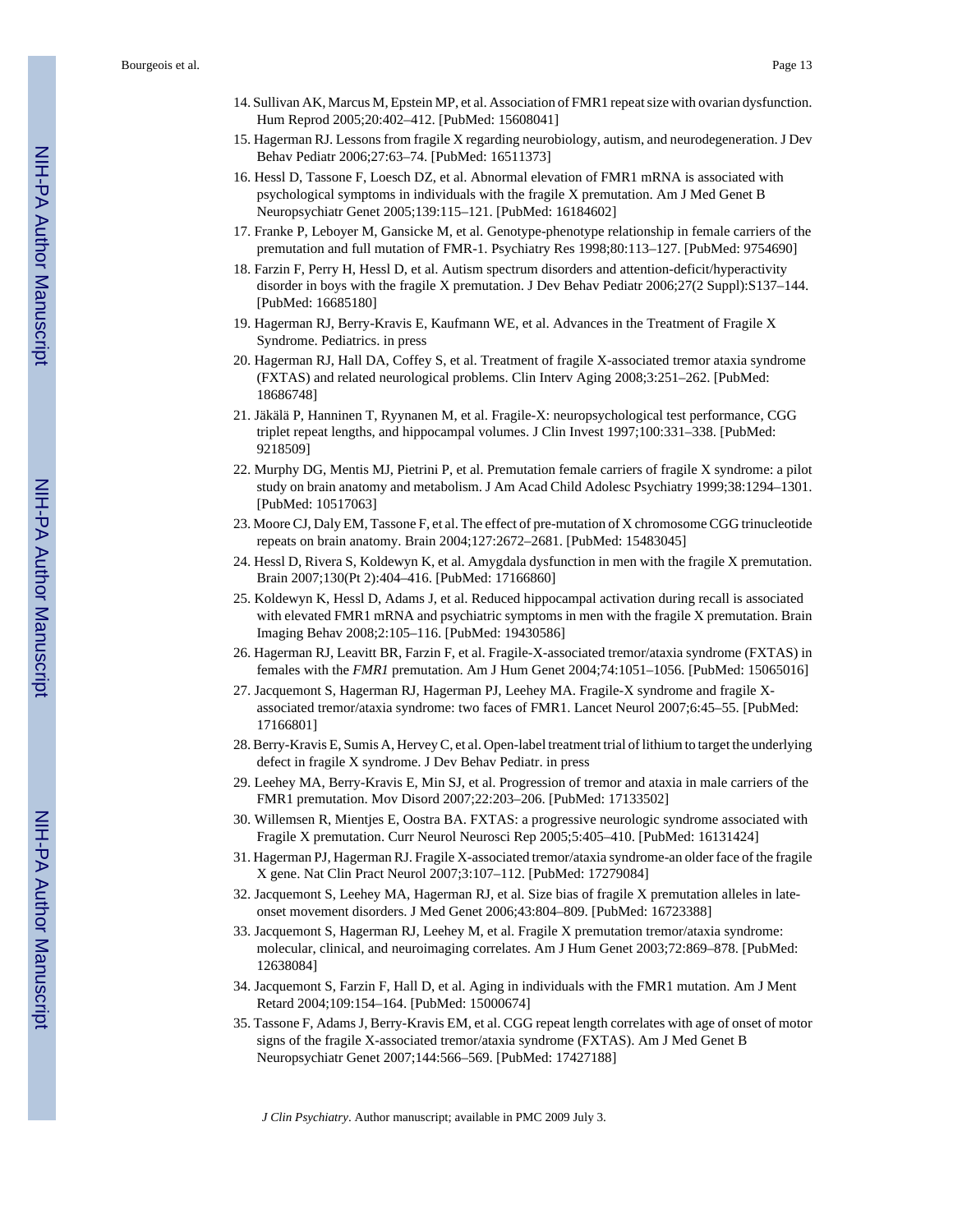Bourgeois et al. Page 14

- 36. Cohen S, Masyn K, Adams J, et al. Molecular and imaging correlates of the fragile X-associated tremor/ataxia syndrome. Neurology 2006;67:1426–1431. [PubMed: 17060569]
- 37. Adams JS, Adams PE, Nguyen D, et al. Volumetric brain changes in females with fragile X-associated tremor/ataxia syndrome (FXTAS). Neurology 2007;69:851–859. [PubMed: 17724287]
- 38. Pugliese P, Annesi G, Cutuli N, et al. The fragile X premutation presenting as postprandial hypotension. Neurology 2004;63:2188–2189. [PubMed: 15596781]
- 39. Greco CM, Soontarapornchai K, Wirojanan J, et al. Testicular and pituitary inclusion formation in fragile X associated tremor/ataxia syndrome. J Urol 2007;177:1434–1437. [PubMed: 17382748]
- 40. Hall DA, Berry-Kravis E, Jacquemont S, et al. Initial diagnoses given to persons with the fragile X associated tremor/ataxia Syndrome (FXTAS). Neurology 2005;65:299–301. [PubMed: 16043804]
- 41. Brunberg J, Jacquemont S, Hagerman RJ, et al. Fragile X premutation carriers: characteristic MR imaging findings in adult male patients with progressive cerebellar and cognitive dysfunction. Am J Neuroradiol 2002;23:1757–1766. [PubMed: 12427636]
- 42. Coffey SM, Cook K, Tartaglia N, et al. Expanded clinical phenotype of women with the FMR1 premutation. Am J Med Genet A 2008;146:1009–1016. [PubMed: 18348275]
- 43. Goncalves MRR, Capelli LP, Nitrini R, et al. Atypical clinical course of FXTAS: rapidly progressive dementia as the major symtpom. Neurology 2007;68:1864–1866. [PubMed: 17515552]
- 44. Tassone F, Hagerman RJ, Garcia-Arocena D, et al. Intranuclear inclusions in neural cells with premutation alleles in fragile X associated tremor/ataxia syndrome. J Med Genet 2004;41:e43. [PubMed: 15060119]
- 45. Gokden M, Al-Hinti JT, Harik SI. Peripheral nervous system pathology in fragile X tremor/ataxia syndrome (FXTAS). Neuropathology. Jun 30;2008 ePub ahead of print
- 46. Louis E, Moskowitz C, Friez M, et al. Parkinsonism, dysautonomia, and intranuclear inclusions in a fragile X carrier: a clinical-pathological study. Mov Disord 2006;21:420–425. [PubMed: 16250026]
- 47. Bourgeois JA, Farzin F, Brunberg JA, et al. Dementia with mood symptoms in a fragile X premutation carrier with the fragile X-associated tremor/ataxia syndrome: clinical intervention with donepezil and venlafaxine. J Neuropsychiatry Clin Neurosci 2006;18:171–177. [PubMed: 16720793]
- 48. Bacalman S, Farzin F, Bourgeois JA, et al. Psychiatric phenotype of the fragile X-associated tremor/ ataxia syndrome (FXTAS) in males: newly described fronto-subcortical dementia. J Clin Psychiatry 2006;67:87–94. [PubMed: 16426093]
- 49. Hagerman RJ, Hagerman PJ. The fragile X premutation: into the phenotypic fold. Curr Opin Genet Dev 2002;12:278–283. [PubMed: 12076670]
- 50. Bourgeois JA, Cogswell JB, Hessl D, et al. Cognitive, anxiety and mood disorders in the fragile Xassociated tremor/ataxia syndrome. Gen Hosp Psychiatry 2007;29:349–356. [PubMed: 17591512]
- 51. Grigsby J, Brega AG, Jacquemont S, et al. Impairment in the cognitive functioning of men with fragile X-associated tremor/ataxia syndrome (FXTAS). J Neurol Sci 2006;248:227–233. [PubMed: 16780889]
- 52. Grigsby J, Brega AG, Leehey MA, et al. Impairment of executive cognitive functioning in males with fragile X-associated tremor/ataxia syndrome. Mov Disord 2007;22:645–650. [PubMed: 17266074]
- 53. Bak T, Crawford L, Hearn V, et al. Subcortical dementia revisited: Similarities and differences in cognitive function between progressive supranuclear palsy (PSP), corticobasal degeneration (CBD) and multiple system atrophy (MSA). Neurocase 2005;11:268–273. [PubMed: 16093227]
- 54. Burk K, Globas C, Bosch S. Cognitive deficits in spinocerebellar ataxia type 1, 2, and 3. J Neurol 2003;250:207–211. [PubMed: 12574952]
- 55. Schelhaas HJ, van de Warrenburg BP. Clinical, psychological, and genetic characteristics of spinocerebellar ataxia type 19 (SCA19). Cerebellum 2005;4:51–54. [PubMed: 15895560]
- 56. Kertesz A, McMonagle P, Blair M, et al. The evolution and pathology of frontotemporal dementia. Brain 2005;128:1996–2005. [PubMed: 16033782]
- 57. Hagerman RJ, Leehey M, Heinrichs W, et al. Intention tremor, parkinsonism, and generalized brain atrophy in male carriers of fragile X. Neurology 2001;57:127–130. [PubMed: 11445641]
- 58. Grigsby J, Kaye K, Shetterly SM, et al. Prevalence of disorders of executive cognitive functioning among the elderly: Findings from the San Luis Valley Health and Aging Study. Neuroepidemiology 2002;21:213–220. [PubMed: 12207148]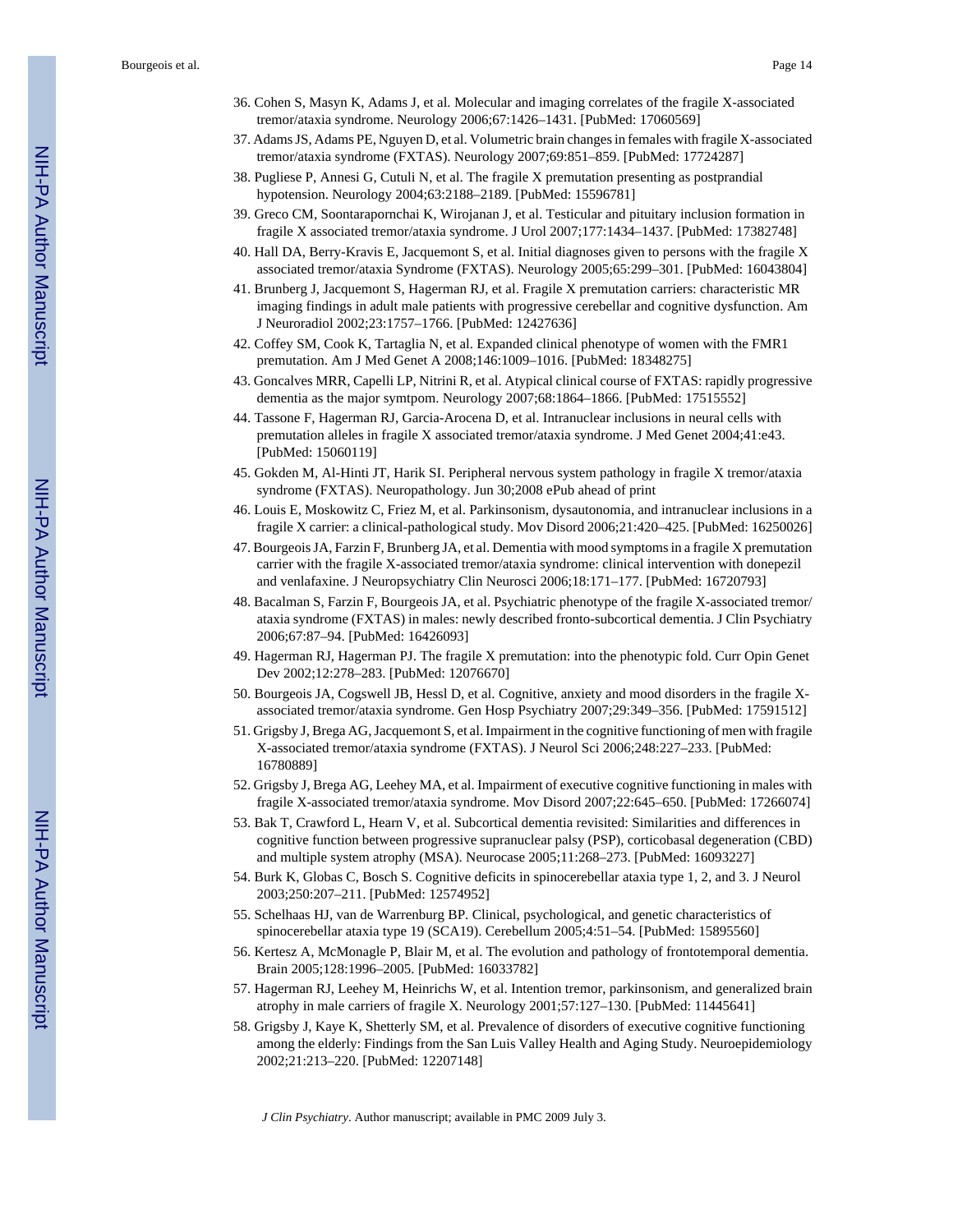- 59. Peters N, Kamm C, Asmus F, et al. Intrafamilial variability in fragile X-associated tremor/ataxia syndrome. Mov Disord 2006;21:98–102. [PubMed: 16124012]
- 60. Grigsby J, Leehey MA, Jacquemont S, et al. Cognitive impairment in a 65-year-old male with the fragile X-associated tremor-ataxia syndrome (FXTAS). Cogn Behav Neurol 2006;19:165–171. [PubMed: 16957495]
- 61. Rosen HJ, Hartikainen KM, Jagust W, et al. Utility of clinical criteria in differentiating frontotemporal lobar degeneration (FTLD) from AD. Neurology 2002;58:1608–1615. [PubMed: 12058087]
- 62. Folstein MF, Folstein SW, McHugh PR. "Mini Mental State": A practical method of grading the cognitive state of patients for the clinician. J Psychiatr Res 1975;12:189–198. [PubMed: 1202204]
- 63. Kaye K, Grigsby J, Robbins LJ, Korzun B. Prediction of independent functioning and behavior problems in geriatric patients. J Am Geriatr Soc 1990;38:1304–1310. [PubMed: 2254568]
- 64. Cornish KM, Li L, Kogan CS, et al. Age-dependent cognitive changes in carriers of the fragile X syndrome. Cortex 2008;44:628–636. [PubMed: 18472033]
- 65. Reiss AL, Freund L, Abrams MT, et al. Neurobehavioral effects of the fragile X premutation in adult women: a controlled study. Am J Hum Genet 1993;52:884–894. [PubMed: 8488838]
- 66. Brouwer JR, Severijnen E, de Jong FH, et al. Altered hypothalamus-pituitary-adrenal gland axis regulation in the expanded CGG-repeat mouse model for fragile X-associated tremor/ataxia syndrome. Psychoneuroendocrinology 2008;33:863–873. [PubMed: 18472227]
- 67. Thompson NM, Rogeness GA, McClure E, et al. Psychiatry Res 1996;64:97–104. [PubMed: 8912951]
- 68. Johnston C, Eliez S, Dyer-Friedman J, et al. Neurobehavioral phenotype in carriers of the fragile X premutation. Am J Med Genet 2001;103:314–319. [PubMed: 11746012]
- 69. Roberts JE, Bailey DB Jr. Mankowski J, et al. Mood and anxiety disorders in females with the FMR1 premutation. Am J Med Genet B Neuropsychiatr Genet. Jun 13;2008 ePub ahead of print
- 70. Hagerman PJ, Hagerman RJ. The fragile-X premutation: a maturing perspective. Am J Hum Genet 2004;74:805–816. [PubMed: 15052536]
- 71. Al-Semaan Y, Malla AK, Lazosky A. Schizoaffective disorder in a fragile-X carrier. Aust N Z J Psychiatry 1999;33:436–440. [PubMed: 10442803]
- 72. Khin NA, Tarleton J, Raghu B, Park SK. Clinical description of an adult male with psychosis who showed FMR1 gene methylation mosaicism. Am J Med Genet 1998;81:222–224. [PubMed: 9603608]
- 73. Goodlin-Jones B, Tassone F, Gane LW, Hagerman RJ. Autistic spectrum disorder and the fragile X premutation. J Dev Behav Pediatr 2004;25:392–398. [PubMed: 15613987]
- 74. Hagerman, RJ.; Hagerman, PJ. Fragile X Syndrome: Diagnosis, Treatment, and Research. Vol. 3rd Edition. The Johns Hopkins University Press; Baltimore: 2002.
- 75. Dorn MB, Mazzocco MM, Hagerman RJ. Behavioral and psychiatric disorders in adult male carriers of fragile X. J Am Acad Child Adolesc Psychiatry 1994;33:256–264. [PubMed: 8150798]
- 76. Clifford S, Dissanayake C, Bui QM, et al. Autism spectrum phenotype in males and females with fragile X full mutation and premutation. J Autism Dev Disord 2007;37:738–747. [PubMed: 17031449]
- 77. Cornish KM, Kogan C, Turk J, et al. The emerging fragile X premutation phenotype: Evidence from the domain of social cognition. Brain Cogn 2005;57:53–60. [PubMed: 15629215]
- 78. McConkie-Rosell A, Abrams L, Finucane B, et al. Recommendations from multi-disciplinary focus groups on cascade testing and genetic counseling for fragile X-associated disorders. J Genet Couns 2007;16:593–606. [PubMed: 17497108]
- 79. Hagerman PJ. The fragile X prevalence paradox. J Med Genet 2008;45:498–499. [PubMed: 18413371]
- 80. Jagust WJ, Convit A, Frisoni GB, et al. Structural and functional brain imaging and dementia diagnosis. NeuroScience News 2000;3:54–61.
- 81. Sierra C, Coca A. White matter lesions and cognitive impairment as silent cerebral disease in hypertension. TheScientificWorldJournal 2006;6:494–501.
- 82. Franke P, Leboyer M, Hardt J, et al. Neuropsychological profiles of FMR-1 premutation and fullmutation carrier females. Psychiatry Res 1999;87:223–231. [PubMed: 10579555]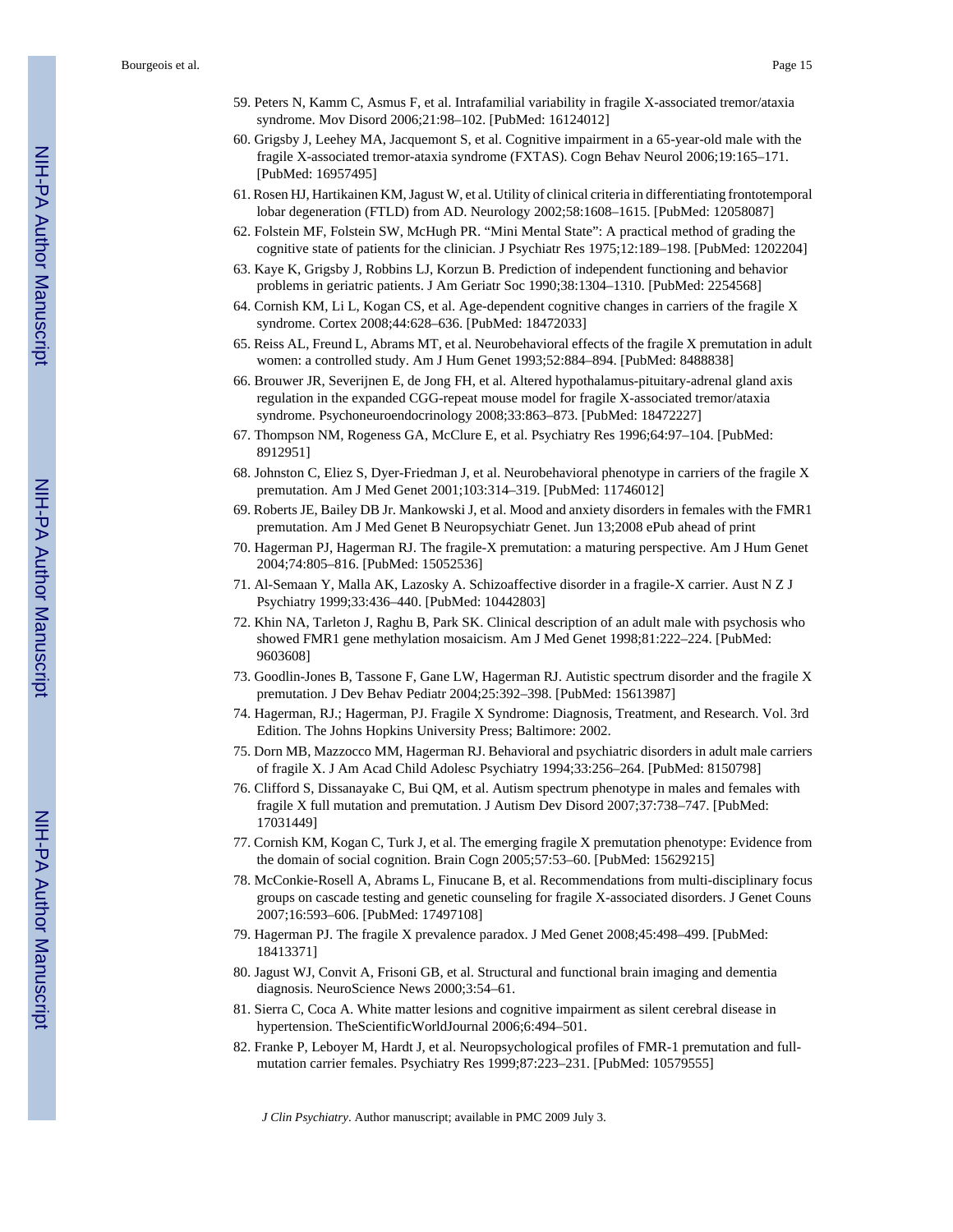Bourgeois et al. Page 16



#### **FIGURE 1.**

MRI image with an axial cut through the cerebellum demonstrates the middle cerebellar peduncle sign bilaterally denoted by the arrows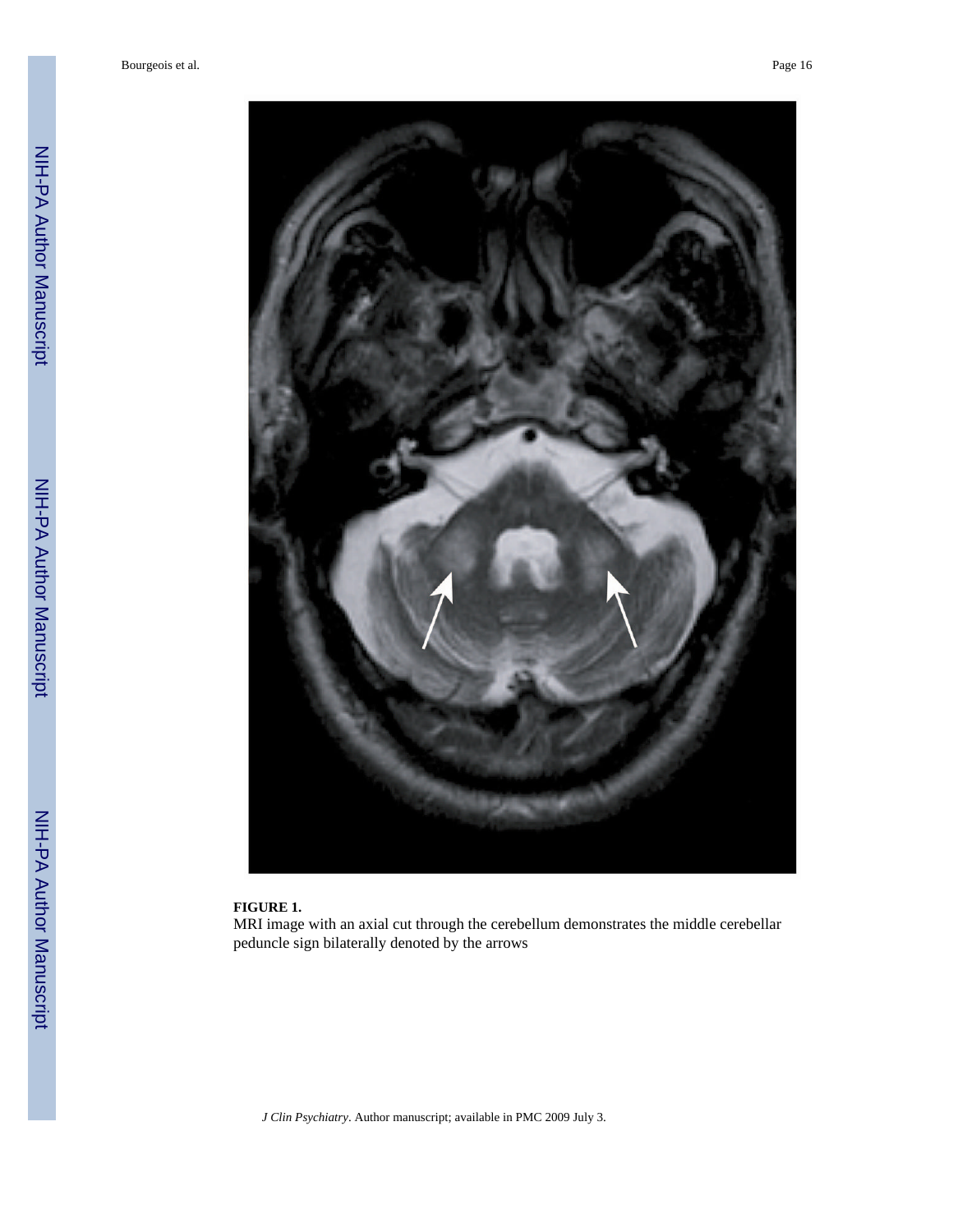#### **TABLE 1**

#### Definition of Terms

| <b>Fragile X</b><br>syndrome                                     | Most common inherited form of intellectual disability, fragile X syndrome is<br>a trinucleotide repeat disorder caused by an expansion of greater than 200<br>CGG repeats in the 5' untranslated region of the fragile X mental retardation<br>$1$ ( <i>FMR1</i> ) gene on the X chromosome. This is also called the full mutation of<br>fragile X. Full mutation alleles result in hypermethylation and silencing of<br>the <i>FMR1</i> gene and consequent deficiency or absence of <i>FMR1</i> protein.<br>Physical signs including a long face and prominent ears are present in many<br>individuals with FXS, and seizures occur in about 15%, most commonly in<br>young children. Due to the presence of a presumably normal FMR1 allele on<br>the second X chromosome, females with a full mutation are more mildly<br>affected than males, but can have a range of associated features, both<br>physical and developmental. |
|------------------------------------------------------------------|-------------------------------------------------------------------------------------------------------------------------------------------------------------------------------------------------------------------------------------------------------------------------------------------------------------------------------------------------------------------------------------------------------------------------------------------------------------------------------------------------------------------------------------------------------------------------------------------------------------------------------------------------------------------------------------------------------------------------------------------------------------------------------------------------------------------------------------------------------------------------------------------------------------------------------------|
| <b>FMR1</b><br>premutation                                       | Premutation alleles range from 55-200 CGG repeats of the <i>FMR1</i> gene.<br>Clinical phenotypes specific to premutation carriers have emerged, fragile X-<br>associated primary ovarian insufficiency (FXPOI) in female premutation<br>carriers and fragile X-associated tremor/ataxia syndrome (FXTAS) in both<br>male and female premutation carriers.                                                                                                                                                                                                                                                                                                                                                                                                                                                                                                                                                                          |
| Fragile X-<br>associated<br>tremor/ataxia<br>syndrome<br>(FXTAS) | Fragile X-associated tremor/ataxia syndrome (FXTAS) is a late onset ( $> 50$ )<br>years) neurodegenerative disorder, occurring in carriers of a premutation<br>CGG-repeat expansion in the fragile X mental retardation $1$ ( <i>FMR1</i> ) gene.<br>The disorder consists of intention tremor, ataxia, parkinsonism, cognitive<br>decline, neuropathy and psychiatric features along with MRI findings of<br>increased signal intensity in the middle cerebellar peduncles (MCP) sign on<br>T2-weighted images or FLAIR sequences in many affected persons.                                                                                                                                                                                                                                                                                                                                                                        |
| Fragile X-<br>associated<br>primary<br>ovarian<br>insufficiency  | Fragile X-associated primary ovarian insufficiency (FXPOI; previously,<br>premature ovarian failure, POF) is defined as menopause occurring before<br>age 40. It is a unique phenotype among women who are premutation carriers,<br>and is not seen in females with the full mutation. Carriers of the <i>FMR1</i><br>premutation (55-200 CGG repeats) are at risk for FXPOI, early menopause<br>and ovarian dysfunction (decreased fertility) in general. Approximately 20%<br>of females with the premutation experience FXPOI. The premutation is the<br>most common single gene mutation associated with POI in the general<br>population. Sullivan et al. <sup>14</sup> demonstrated a significant, non-linear                                                                                                                                                                                                                 |

association between CGG repeat number and prevalence of POI.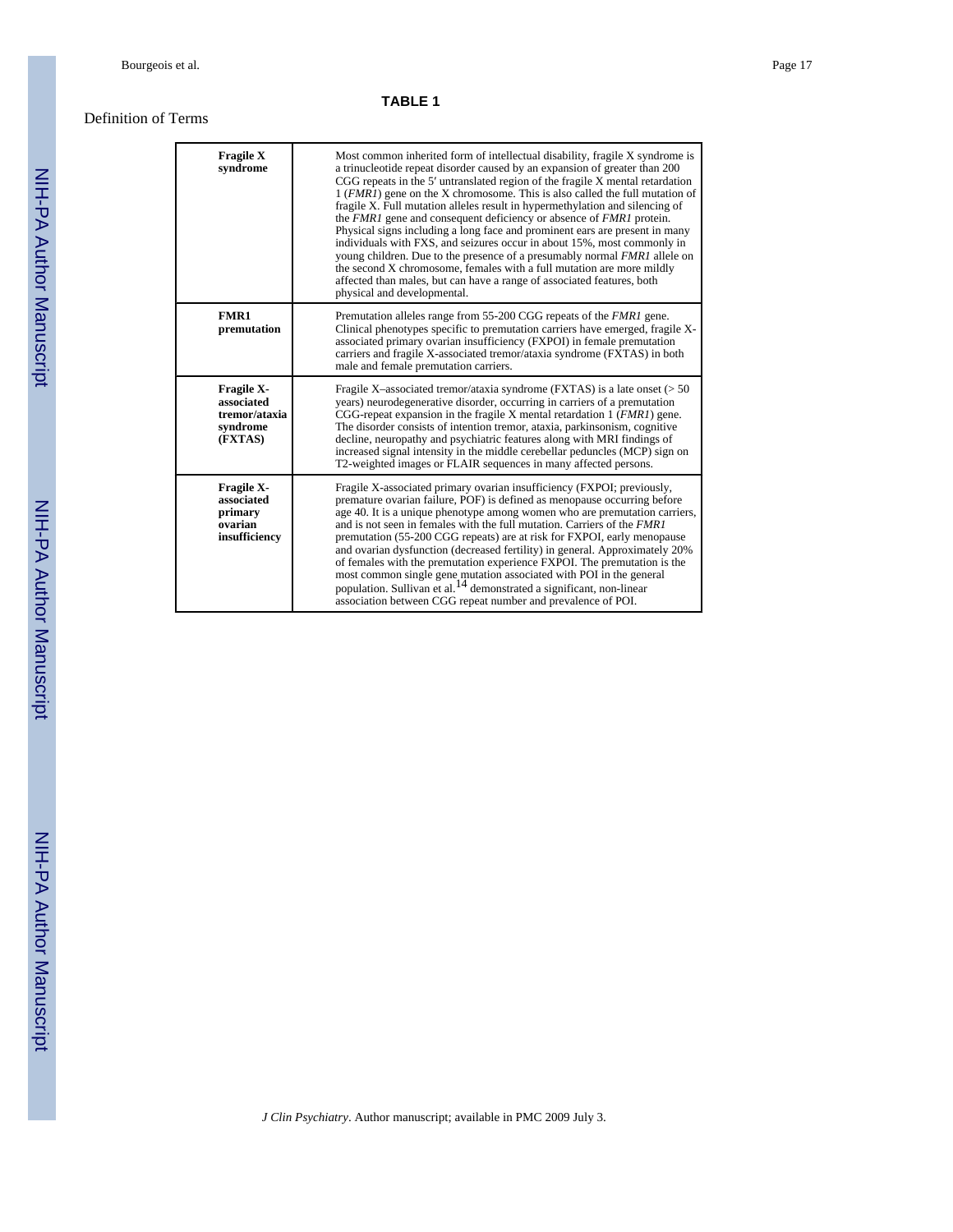#### **TABLE 2**

## Diagnostic criteria for FXTAS*\**

| <b>MOLECULAR</b><br>$CGG$ repeat $55 - 200$                                                                    |                                                                                                   |                                                                         |  |
|----------------------------------------------------------------------------------------------------------------|---------------------------------------------------------------------------------------------------|-------------------------------------------------------------------------|--|
| <b>CLINICAL</b><br>Major                                                                                       | Intention tremor<br>Cerebellar gait ataxia                                                        |                                                                         |  |
| Minor                                                                                                          | Parkinsonism<br>Moderate to severe short term memory deficit<br>Executive function deficit        |                                                                         |  |
| <i><b>RADIOLOGICAL</b></i>                                                                                     | MRI white matter lesions involving middle cerebellar peduncles                                    |                                                                         |  |
| Major<br>Minor                                                                                                 | MRI lesions involving cerebral white matter<br>Moderate to severe generalized brain atrophy       |                                                                         |  |
|                                                                                                                | <b>Diagnostic Categories</b>                                                                      |                                                                         |  |
| <b>DEFINITE</b><br>One major clinical,<br>and<br>One major radiological, or<br>Presence of FXTAS<br>inclusions | <b>PROBABLE</b><br>Two major clinical, or<br>One minor clinical,<br>and<br>One major radiological | <b>POSSIBLE</b><br>One major clinical,<br>and<br>One minor radiological |  |

*\** Adapted from Jacquemont et al.(34).